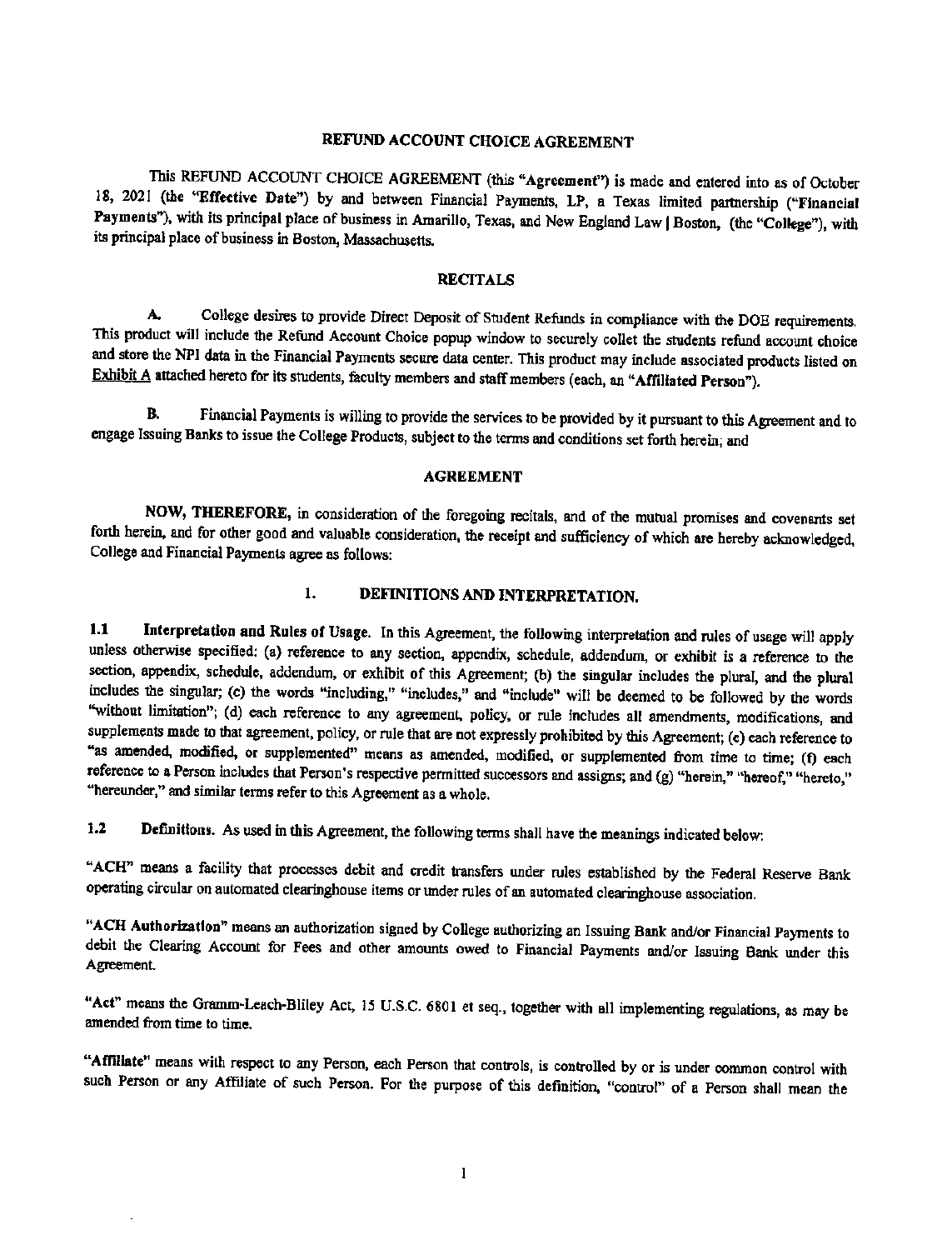possession, directly or indirectly, of the power to direct or cause the direction of its management or policies, whether through the ownership of voting securities, by contract or otherwise.

"Applicable Law" means (i) the Network Rules; (ii) any and all federal laws, treaties, rules and regulations, and any and all regulatory guidance issued by, determinations of, mandatory written direction from or agreements with any arbitrator or governmental agency or authority, including the BSA, Regulations E and Z of the Consumer Finance Protection Bureau, antimoney laundering laws, any and all directives, sanctions or regulations enforced by OFAC, the Federal Deposit Insurance Corporation or the OCC, and Section 501 of the Act; (iii) all laws, statutes or regulations of any state; (iv) the Payment Card Industry Data Security Standards and any applicable rule or requirement of the National Automated Clearinghouse Association; and (v) the published policies and procedures of Financial Payments, as promulgated from time to time.

"BSA" means the Financial Recordkeeping and Reporting of Currency and Foreign Transactions Act of 1970 (31 U.S.C. 1051 *et seq.*), also known as the Bank Secrecy Act, together with all implementing regulations, as may be amended from time to time.

"Card Program" means the collective services provided by Financial Payments and an Issuing Bank to College and Cardholders with respect to the College Cards and other College Products pursuant to this Agreement.

"Cardholder" means any Affiliated Person who has completed and submitted a Cardholder Agreement and to whom an Issuing Bank has issued a College Card or other College Product.

"Cardbolder Data File" means a data file that includes a Cardholder's name, account number, student identification number, amount of funds to be deposited in a Direct Deposit Transaction and other information as may be requested by Financial Payments.

"College Card" means a mailed debit card issued by an Issuing Bank to a Cardholder which contains debit and loading features tied to an account established for the Cardholder at an Issuing Bank.

"Fee Schedule" means the schedule or schedules to this Agreement that set forth the Fees and other information, as amended, modified, or supplemented.

"Fees" means the fees charged by Financial Payments to College pursuant to Schedule 4.3.

"Financial Payments System" means the computer processing system and software interface, including hardware and both object code and source code, that provides the electronic funds transfers and data processing services provided to College, The Financial Payments System does not include (i) any third party telecommunication systems; or equipment used to access the Financial Payments System or (ii) any other Network or processor that is necossary to complete a Transaction.

"Force Majeure Event" means causes or events beyond the control of Financial Payments, which in Financial Payments' exercise of reasonable diligence is unable to prevent, including any of the following: shortages of materials; labor dispute or strike; acts of God; sudden actions of the elements such as floods, hurricanes, or tornadoes or other weather conditions; sabotage; terrorism; war; riots; embargo; fire; failures or fluctuations in electrical power, heat, light, air-conditioning, or telecommunications equipment or system; any unauthorized or illegal access to the Financial Payments System; any action or inaction by a Network or College or any other Person that prevents or delays Financial Payments from performing any obligation hereunder; or any actions or failure to act of any federal, state, municipal, or any other government or agency (including the adoption or change in any rule or regulation or constraints lawfully imposed by federal, state, or local government bodies) that prevents or delays Financial Payments from performing any obligation under this Agreement

"Foreign College Account" has the meaning assigned to such term in Section 4.5.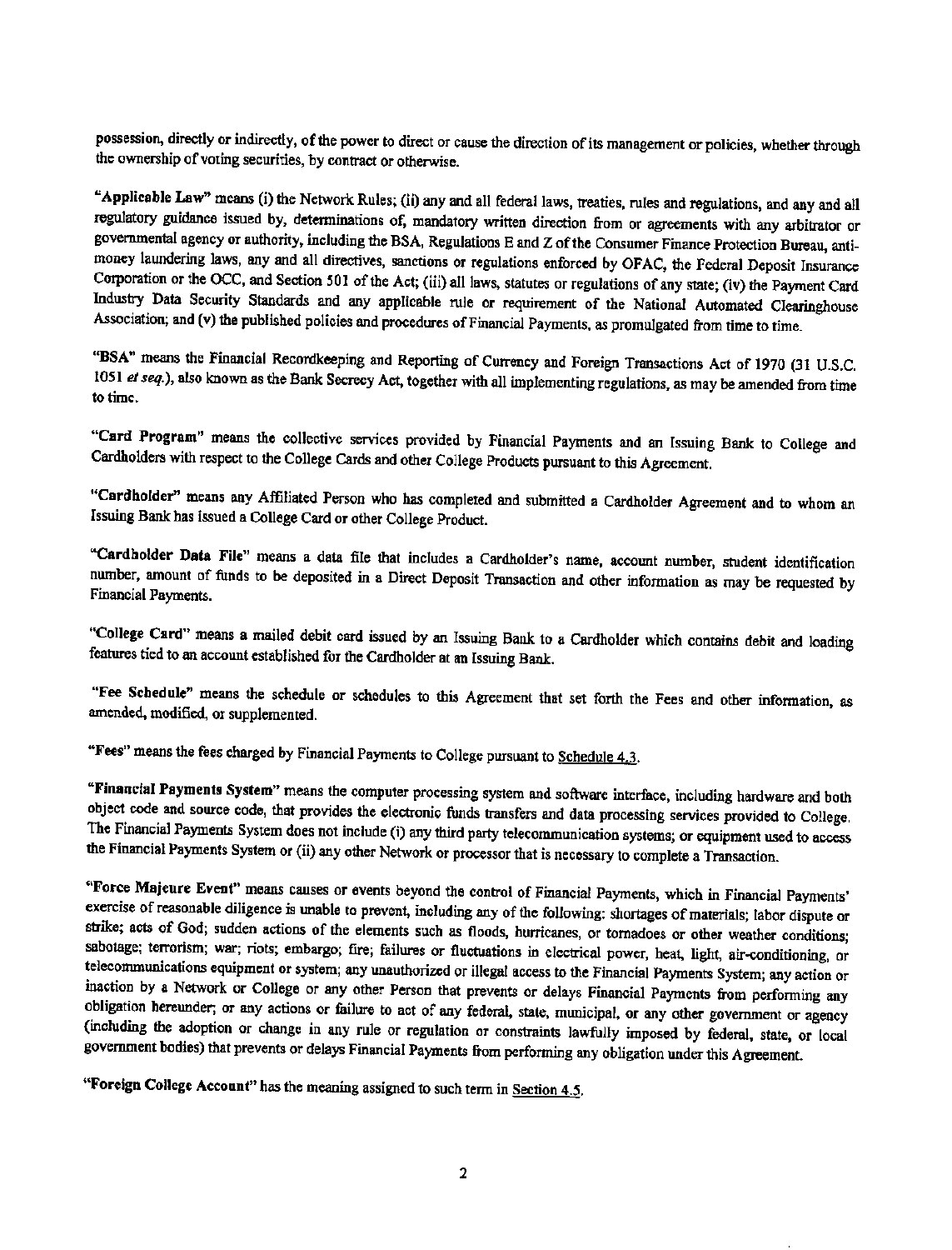"Governmental Authority" means any government, governmental department, ministry, commission, board, bureau, agency, regulatory authority, instrumentality of any government (central or state), judicial, legislative, or administrative body, federal, state, or local, having jurisdiction over the matter or matters in question.

"Losses" means any and all demands, claims, actions or causes of action, assessments, losses, damages, liabilities, costs, and expenses, including, interest, penalties, and reasonable attorneys' fees and expenses, costs of investigation and preparation, and other professional fees and expenses.

"MasterCard" means MasterCard International Incorporated and ils Affiliates, as applicable.

''MasterCard Standards" means the bylaws, rules and policies, and the operating regulations and procedures of MasterCard, as may be amended from time to time.

"Network" means an organization to which Financial Payments or an Issuing Bank has access that operates computer hardware and software and telecommunications facilities in order to transmit electronic messages and settle electronic funds transfers between its members.

"Network Rules" means the bylaws, rules, policies, regulations and procedures of a Network.

"NPI" means "non-public personal information" as defined by the Act.

"OFAC' means the Office of Foreign Assets Control of the United States Department of Treasury.

''Operating Instructions" means the instructions selected by and furnished by Financial Payments to College relating to the protocols relating to perfonning Direct Deposit Transactions.

"Person" means an individual, partnership (whether general or limited), Governmental Authority, limited liability company, corporation, trust, estate, unincorporated association, nominee, joint venture or other entity that is given, or is recognized as having, legal personality by the Law of any jurisdiction, country, state or territory.

"Policies" means the policies established by Financial Payments that in any way relate to procedures to be performed by College to access the Financial Payments System, to College's sale of College Cards or College Products or to any other aspect of this Agreement along with all other operating instructions, procedures and policies adopted by Financial Payments or Issuing Bank, and all amendments, modifications, and additions thereto, relating to such matters.

"Representatives" means, with respect to any Person. such Person's officers, directors, employees, owners, Affiliates, agents. representatives, independent contractors, consultants, programmers, attorneys, accountants, lenders, consultants, or financial advisors.

"Services" means the services to be provided by Financial Payments to College pursuant to this Agreement.

"Transaction" means the use of a College Card or College Product to pay for goods or services, withdraw cash, transfer money or perfonn any other transaction that Financial Payments makes available to a Cardholder.

"Unanthorized Use" means any use of a College Card or College Product by a person other than the Cardholder without actual authority to initiate a Transaction and from which the Cardholder receives no benefit.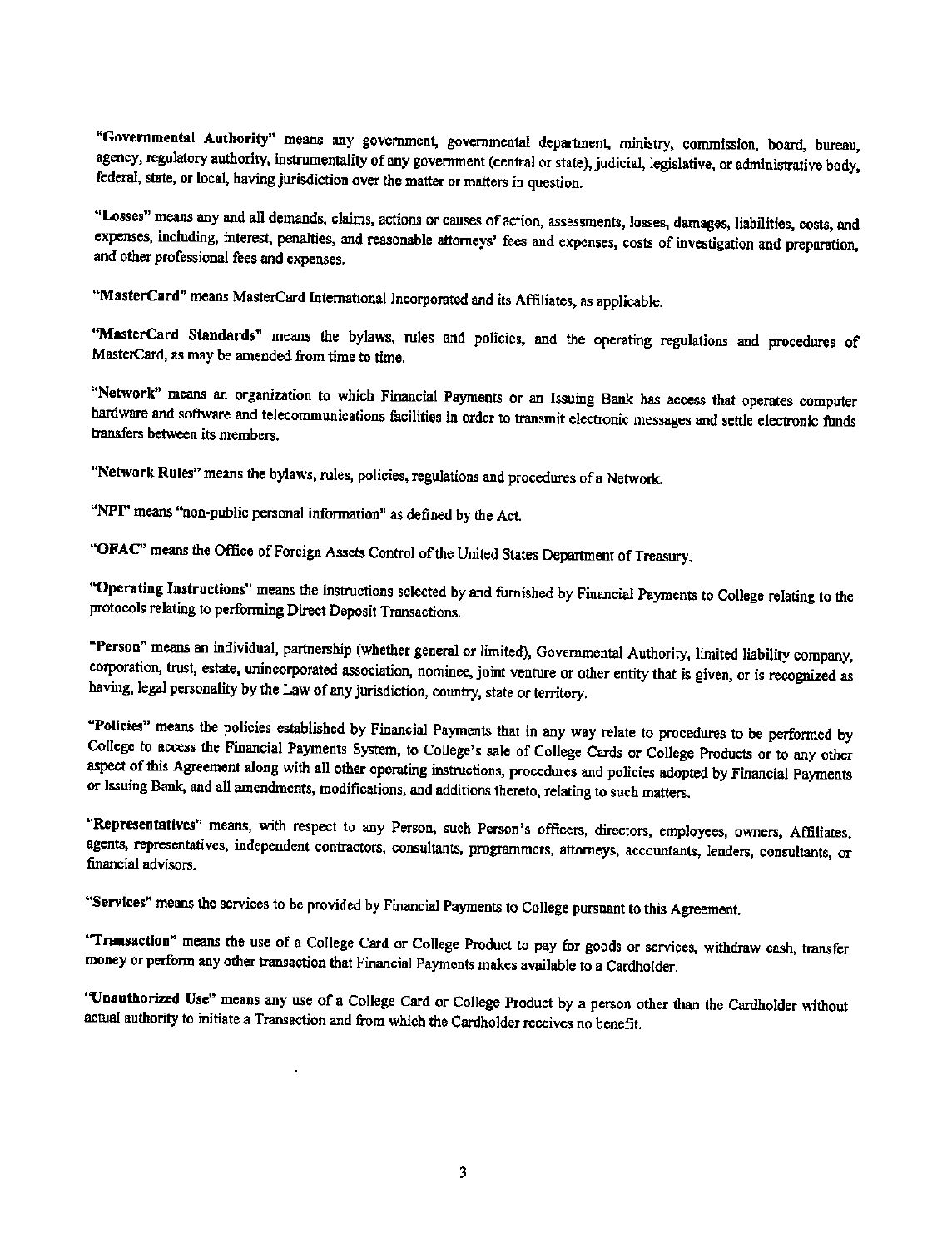#### 2. ISSUANCE OF CARDS.

2.1 Appointment Financial Payments authorizes College to distribute College Products issued by an Issuing Bank to Affiliated Persons according to the terms and conditions of this Agreement.

- 2.2 Card Issuing Station- If Applicable.
	- (a) Financial Payments agrees to provide College with the Station Software and the Operating Instructions (the Station Hardware, Station Software and Operating Instructions. the "Card Issuing Station"). College agrees that it (i) will only use the Card Issuing Station in accordance with the Operating Instructions, the tenns of this Agreement, the Policies and Applicable Law and (ii) will not reproduce, modify, reverse engineer, decompile, selL sublicense or otherwise transfer to another party, or attempt to reproduce source code of the software or systems comprising the Card Issuing Station.
	- (b) Upon tennination of this Agreement, College may elect to retain ownership and use of the Station Hardware and may use it for any purpose, with the exception of the issuance of College Cards or other College Products. During and after the Term of this Agreement College shall prevent the Unauthorized Use of the Card Issuing Station and will promptly notify Financial Payments of any Unauthorized Use by its current or former employees, agents or contractors or any other party.

2.3 Issuance of Cards. College may, in accordance with the terms of this Agreement, use the Card Issuing Station to facilitate the issuance of College Products to Affiliated Persons. All MasterCard College Products will be issued by an Issuing Bank selected by Financial Payments in its sole discretion. College agrees that it will only issue or pennit the issuance of College Cards and College Products, as applicable, to Affiliated Persons and in accordance with the terms of this Agreement, the Operating Instructions, the Policies and Applicable Law. This section applies to the Mailed Debit Card process as well as on campus issued Debit Cards.

2.4 Provision of Cardholder Information. College will obtain an executed Cardholder Acknowledgement from each Affiliated Person that desires to become a Cardholder prior to permitting the Affiliated Person to become a Cardholder. College shall maintain the executed Cardholder Acknowledgment in its files. College shall deliver to each Cardholder such instructions, disclosures and other infonnation with respect to establishing an account as may be requested by Financial Payments from time to time in the fonn requested thereby (the Cardholder Acknowledgment and other disclosure and information are collectively referred to herein as the "Cardholder Information").

# 3. DIRECT DEPOSIT TRANSACTIONS.

3.1 Direct Deposit. Subject to Applicable Law, College may utilize the Financial Payments System in accordance with the tenns of this Agreement, Applicable Law, the Operating Instructions and the Policies to disburse financial aid, scholarship funds, payroll and other sums due and owing to Cardholders from College by directly depositing such funds into the accounts tied to the College Products or to the Foreign Cardholder Account (as hereinafter defined) selected by the Cardholder, or by issuance of a paper check, as the case may be (each, a "Direct Deposjt Transaction").

3.2 Data Files. College shall prepare a Cardholder Data File for each Direct Deposit Transaction. College will transmit each Cardholder Data File to Financial Payments electronically in accordance with the Operating Instructions. Financial Payments shall transfonn each Cardholder Data File into a direct deposit file, and after sufficient funds are available in the Clearing Account to cover the requested disbursements and any associated Fees, Financial Payments will cause the Issuing Bank to credit the applicable Cardholder's account with the Issuing Bank or, if applicable, to submit the data file to the Federal Reserve Bank for deposit into the Cardholder's Foreign Cardholder Account, or issue a paper check, if so requested.

# 3.3 Remittance and Receipt of Direct Deposit Funds.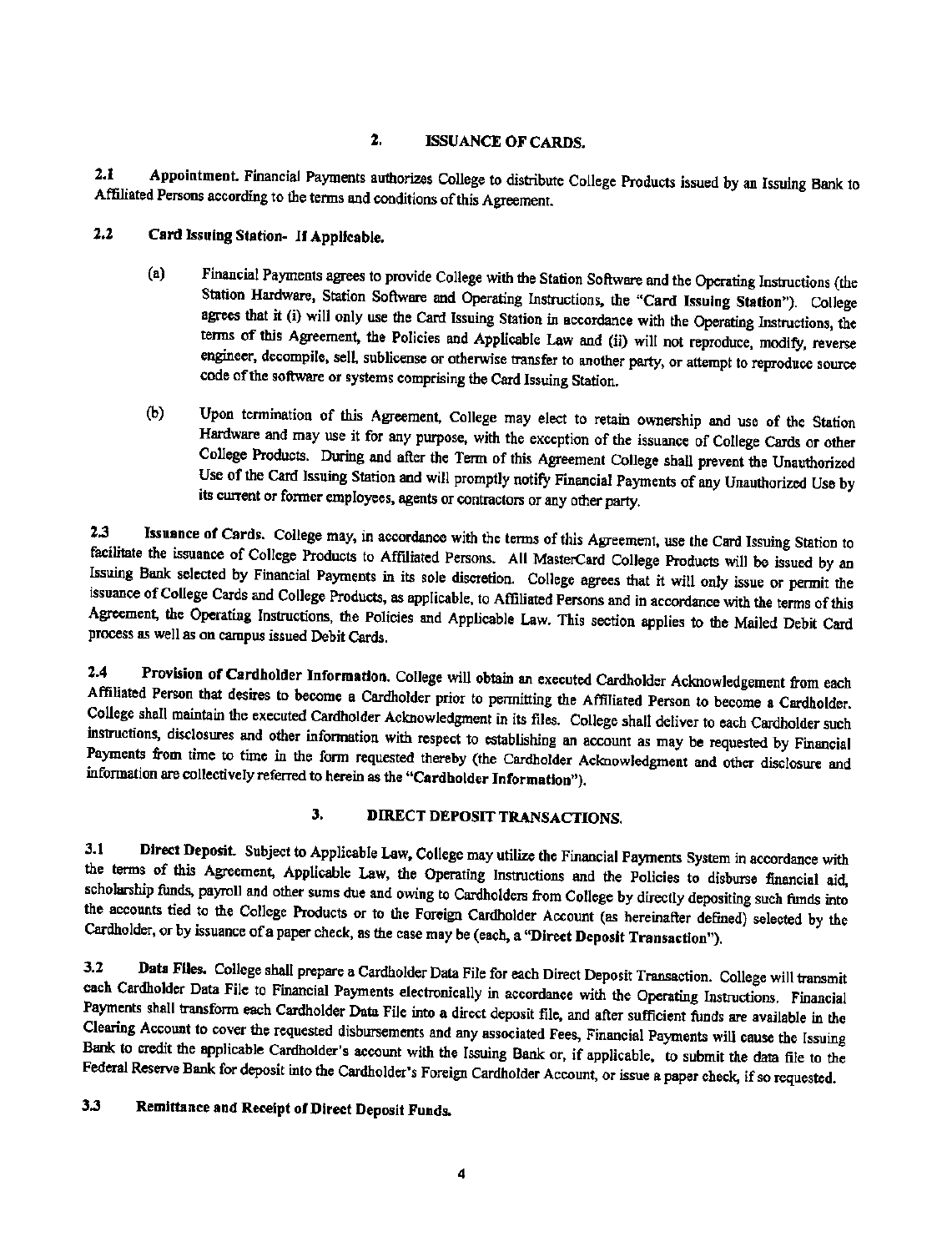- (a) Financial Payments agrees to contract with one or more Issuing Banks to establish an account or accounts at the Issuing Bank or Issuing Banks for the receipt of Direct Deposit Transaction funds and the payment of Fees and other amounts due to Financial Payments hereunder (the "Clearing Account").
- (b) Simultaneously with the submission of a Cardholder Data File to Financial Payments as described in Section 3.2, College shall transfer by ACH, or by wire transfer of immediately available funds, all funds necessary to cover the requested Direct Deposit Transaction into the Clearing, Account. Such funds may not be deposited into any account other than the Clearing Account.

3.4 Foreign Cardholder Accounts. Direct Deposit Transactions shall be available to every Student, regardless of whether the Student utilizes the account tied to the Mailed MasterCard Debit Card. Any Student may select an account at a financial institution other than the Issuing Bank with which Financial Payments has established the Clearing Account into which direct deposits from College shall be made (each, a "Foreign Cardholder Account") or may request the issuance of a paper check in lieu of a direct deposit. In either event. the College shall submit a data file in accordance with Section 3.2 and Financial Payments will cause the Issuing Bank to process such Direct Deposit Transaction request through the Federal Reserve Bank.

# 4. FINANCIAL PAYMENTS' SERVICES.

#### 4.1 Card Adivation- if Applicable.

- (a) Each Mailed Debit Card issued by an Issuing Bank will be unavailable for use for debit Transactions until activated by the Cardholder pursuant to the instructions provided by College with the issuance of the College Card as described in Section 2.4. Except with respect to Foreign Cardholder Accounts, each Mailed Debit Card shall be tied to 8 deposit account established in the name of the Cardholder at an Issuing Bank with which Financial Payments has contracted. Once issued, each Debit Card shall be registered to an identified Cardholder in a database maintained by Financial Payments.
- (b) Financial Payments will administer, or will work with the Issuing Bank to administer, as applicable, the (1) activation of the College Cards (via personal identification number ("PIN") ATM transaction, PIN point. of-sale transaction or call center) and (ii) registration of the College Cards to identified Cardholders. Establishment of PINs is the sole responsibility of the Cardholders. Any loss or liability of any kind or nature whatsoever arising out of or related to the selection or assignment of PINs shall be the sole responsibility of the Cardholder and Financial Payments shall have no liability or other obligation whatsoever with respect thereto.

4.2 Card Production Services. Financial Payments will administer the production of the College Products, including, as applicable, (a) the purchase, embossing and encoding of physical plastic cards in accordance with applicable Network graphic standards and (b) the distribution of the unissued cards to College.

4.3 Payment for Services. College will pay Financial Payments for the College Products and for the Services provided by Financial Payments pursuant to this Agreement at the rates and charges specified in Schedule 4.3 hereto (the "Fee Schedule"), without deduction, setoff, or delay for any reason. College authorizes Financial Payments to debit the Foreign College Account for all Fees and other amounts owed by it under this Agreement and agrees to assist Financial Payments in obtaining any authorizations, consents or other approvals that may be required to do so. All Fees are exclusive of applicable federal, state or local taxes, and College will pay, or reimburse Financial Payments for any such taxes that may be incurred by Financial Payments in connection with this Agreement, other than taxes levied on or based upon Financial Payments' ownership of property or net income. All Fees set forth on the Fee Schedule are exclusive of (a) applicable taxes; (b) interchange fees, Network fees, or any fees charged by a third party relating to the Services; and (c) out-of-pocket expenses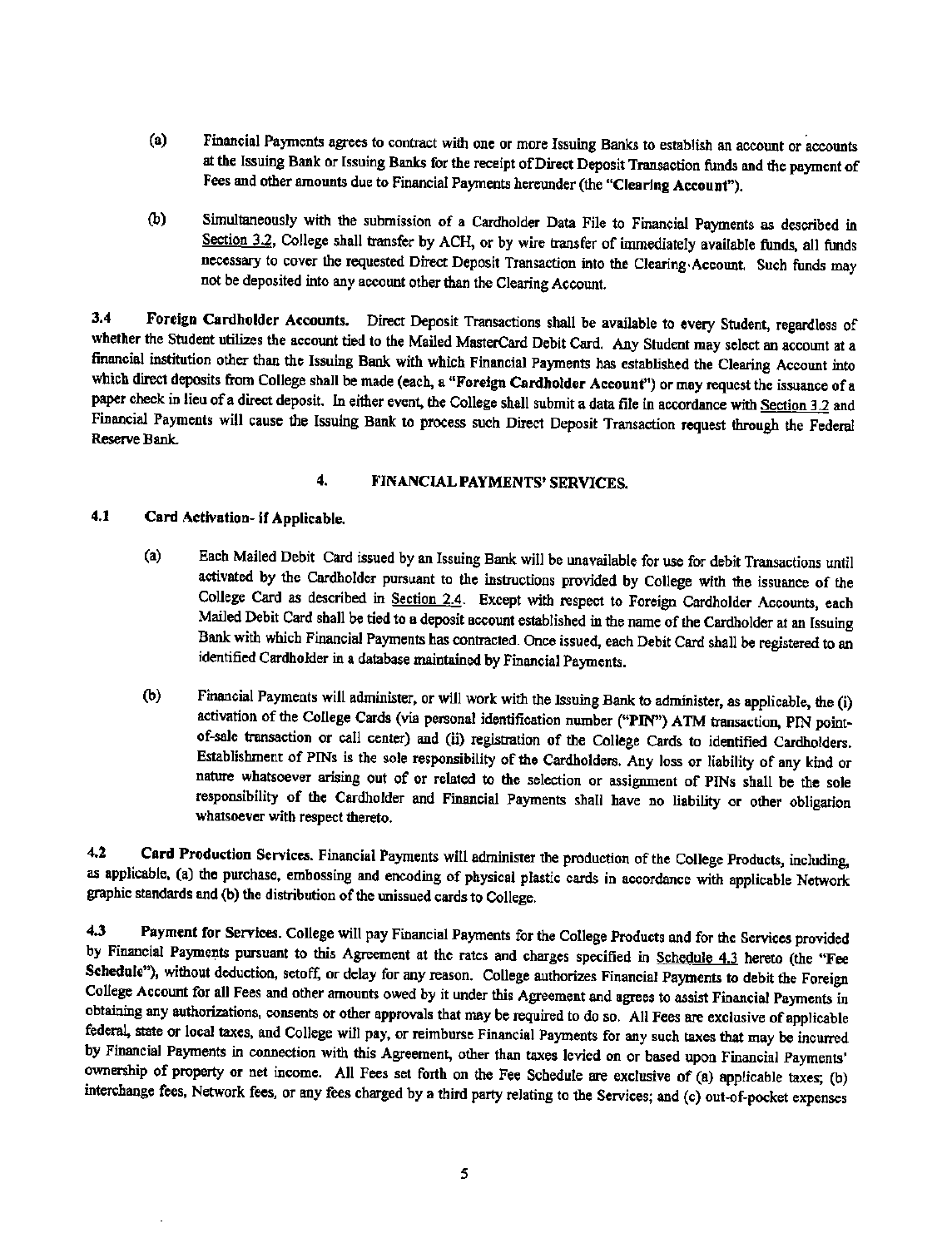incurred by Financial Payments at the request of CoIIege or as required by a Network or a Govennnental Authority (coUectively with all taxes incurred by Financial Payments for which CoUege is required to reimburse Fimmcial Payments, "Additional Fees."). All Additional Fees shall be the sole responsibility of College. Financial Payments will provide College with an invoice of all Fees an Additional Fees incurred by College hereunder and, upon request, will provide College with copies of all receipts for out-of-pocket expenses charged to CoUege hereunder. If Financial Payments is required by a Network to execute any agreement relating to the processing of the transactions requested by Cardholders or College, as applicable, through additional Networks and initiated with the College Products through the Network, any fees, costs, liability, or obligation incurred by Financial Payments pursuant to those agreements will be considered Additional Fees for which College will reimburse Financial Payments. If the funds in the Foreign College Account are insufficient to cover all Fees and other amounts owed by the College under this Agreement, such Fees and other amount shall be paid by College immediately upon demand.

4.4 Amendment of Fee Schedule. Financial Payments may amend the Fee Schedule in its sole discretion. The amendment shall be effective on the date specified in a written notice thereof provided to College, and such date shall not be fewer than thirty (30) days after the date specified in the notice.

4.5 Foreign College Account. Within ten (10) days after the execution and delivery of this Agreement, College shall notify Financial Payments in writing of the bank account and fmancial institution (the "Foreign College Account") that will be used for the payment of Fees, Additional Fees and other amounts owed by College hereunder. College shall complete an ACH Authorization and any other documentation required for Financial Payments and an Issuing Bank to access the Foreign College Account in accordance with the terms of this Agreement. College may oot modify any infonnatioo relating to the Foreign College Account without providing Financial Payments with at least ten (10) days' prior written notice and completing all additional ACH Authorizations necessitated by such modification.

4.6 Subcontractors. Financial Payments may from time to time retain the services of one or more subcontractors. agents or other Persons to perform some or all of the services Financial Payments has agreed to perform pursuant to this Agreement, including retention of one or more Issuing Banks as provided herein (each, a "Subcontractor"). College acknowledges and agrees that Financial Payments is permitted to select and retain such Subcontractors in its sole discretion.

## 5. REPRESENTATIONS, WARRANTIES AND COVENANTS.

5.1 Representations and Warranties of Both Parties. Each party represents and warrants to the other that each of the following is true and correct as of the Effective Date:

- (a) It is validly organized under the laws of its state of organization and is duly qualified and in good standing in every jurisdiction in which its business so requires;
- (b) The execution, delivery and perfonnance of this Agreement are within its powers and authority and this Agreement, when executed by both parties, will constitute its valid and binding obligation;
- (c) There is no action or proceeding pending or, to its knowledge, threatened, that might impair its ability to perform its obligations under this Agreement;
- (d) The person executing the Agreement is authorized to act on its behalf for purposes of executing this Agreement; and
- (e) The execution of this Agreement and the performance of its obligations hereunder will not violate or contravene any agreement between it and any third party.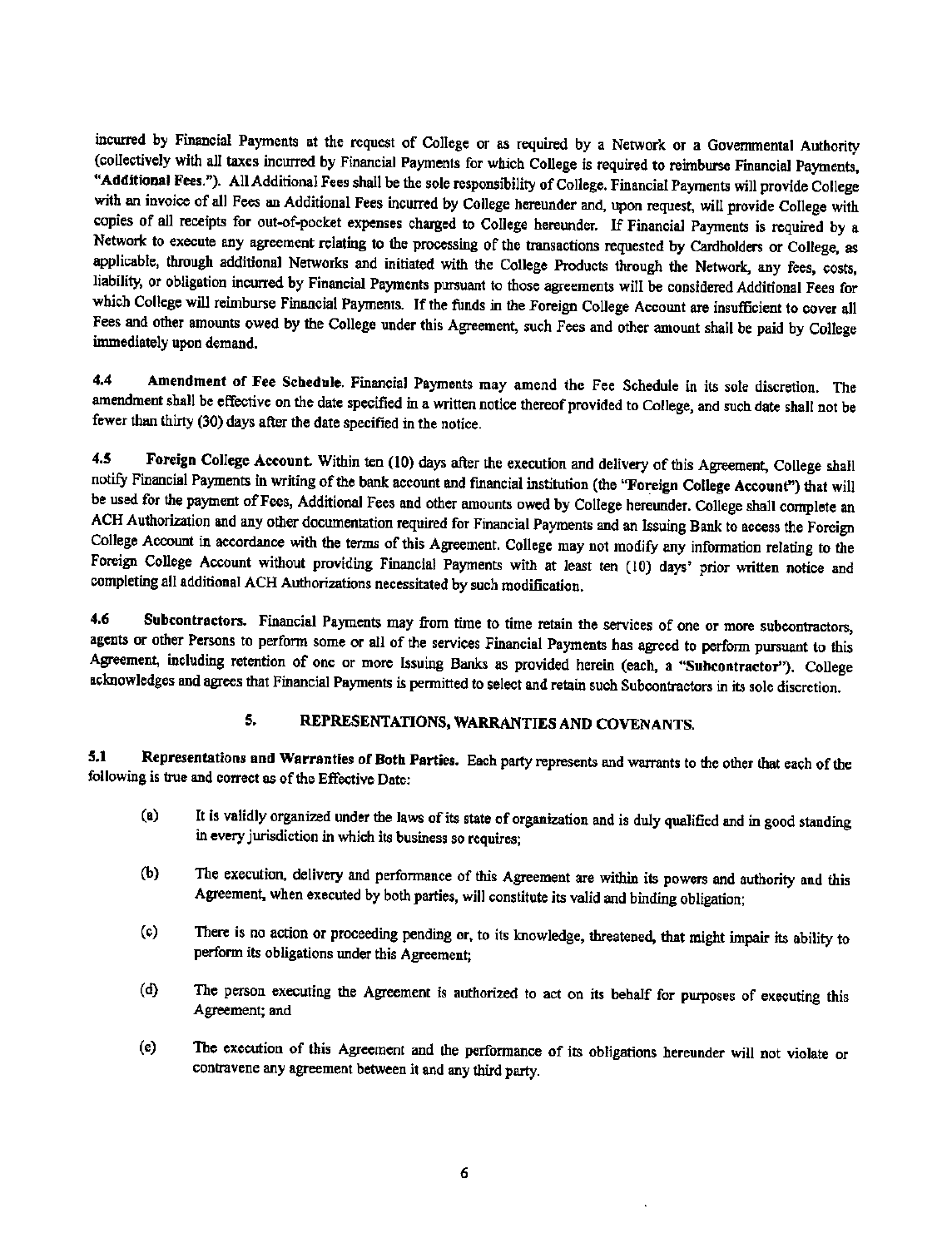5.1 No Other Warranties. EXCEPT AS EXPRESSLY AND SPECIFICALLY SEr FORTH HEREIN, FINANCIAL PAYMENTS DOES NOT MAKE ANY WARRANTIES, WHETHER EXPRESS OR IMPLIED (INCLUDING MERCHANTABILITY OR FITNESS FOR A PARTICULAR PURPOSE), REGARDING THE COLLEGE PRODUCTS, THE CARD ISSUING STATION (INCLUDING THE STATION HARDWARE, THE OPERATING INSTRUCTIONS AND THE STATION SOFTWARE) OR THE MAfNTENANCE THEREOF, THE FINANCIAL PAYMENTS SYSTEM OR THE SERVICES FURNISHED BY FINANCIAL PAYMENTS PURSUANT TO THIS AGREEMENT. THE SOLE WARRANTIES WITH RESPECT TO THE STATION HARDWARE SHALL BE THE WARRANTIES PROVIDED BY THE MANUFACTURER THEREOF. FINANCIAL PAYMENTS SHALL NOT HAVE ANY RESPONSIBILITY OR LIABILITY TO COLLEGE WHATSOEVER WlTII RESPECT TO THE CARD ISSUING STATION OR THE MAINTENANCE OR OPERATION THEREOF, AND COLLEGE'S SOLE RECOURSE WITH RESPECT TO ANY CLAIMS REGARDING THE CARD ISSUING STATION OR STATION HARDWARE SHALL BE SOLELY TO THE MANUFACTURER THEREOF.

- S.3 Covenants of College. College covenants and agrees with Financial Payments as follows;
	- (a) It shall comply with all Applicable Laws and all Policies in the performance of its obligations under this Agreement;
	- (b) To the extent that College stores any NPI or Cardholder lnfonnation in connection with this Agreement, it will store such information solely at locations within the United States. College will, and will cause its vendors to, comply with all Applicable Law in the handling or storage of data that may be established by any Network to the extent such requirements apply to the activities of College or its vendors with respect to the Card Program at all times during the Term of this Agreement. College agrees that it will be liable to Financial Payments to the extent that any vendor used by College violates any Applicable Law.
	- (c) Upon receipt of written request from Financial Payments or upon termination or expiration of this Agreement, College shall destroy or return to Financial Payments all NPI in its possession or control.
	- (d) It will furnish Financial Payments with all data and information, including Cardholder Information and Cardholder Data Files, in whatever fonn or nature may be reasonably required by Financial Payments or an Issuing Bank to perform the Services or to enable Financial Payments to perfonn the Services, respectively, or as may otherwise be required or requested by Financial Payments or an Issuing Bank, College shall take steps to verify the truth, accuracy and completeness of such data and information and agrees that it will indemnify Financial Payments. Financial Payments' Affiliates and their respective Representatives for any Losses incurred by any of them because of its breach of this provision.
	- (e) It will timely provide the Cardholders with any notices, statements and reports that Financial Payments or an Issuing Bank requests to be provided to them, in each case in fonn and substance acceptable to Financial Payments, as set forth in the Operating Instructions or as required by any Applicable Law. To the extent pennitted by Applicable Law College agrees to indemnify and hold Financial Payments harmless from any Losses incurred by Financial Payments due to the fact that (i) such notices, statements and reports are not delivered to any Cardholder as required or are not delivered to any Cardholder in a timely manner; or (ii) College fails to comply with any Applicable Law.
	- (f) In addition to complying with the other requirements of this Agreement and adhering 10 any secmly procedures set forth from time to time in the Operating Instructions or Policies, College will exercise reasonable care, and will institute appropriate security procedures consistent with those required by Applicable Law, including the Act, in assigning or distributing logins, passwords, or any other codes that allow access to the Financial Payments System or the Network.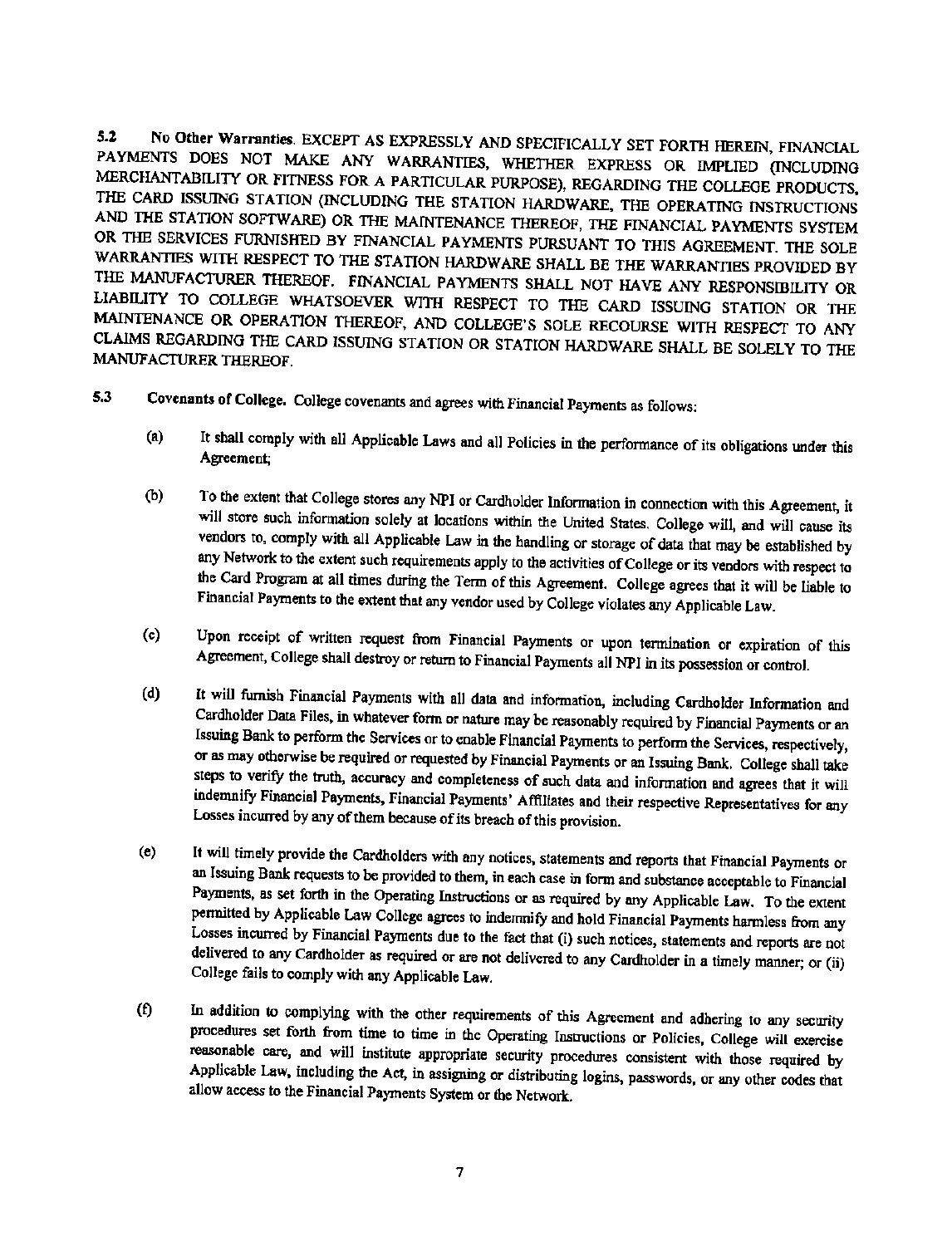5.4 Additional Covenants of College. College further covenants and agrees with Financial Payments as set forth in this Section 5.4 and expressly acknowledges and agrees that the covenants of this Section 5.4 are intended to, and shall, inure to the benefit of any Issuing Bank engaged with respect to the Card Program as an intended third party beneficiary.

- (a) The Issuing Bank shall have the right to review, edit and approve prior to publication or implementation by College, any disclosure, advertisement, content or other material relating in any way to the College Cards, the College Products or the Card Program, including any wording, graphics or any other content that is placed or intended to be placed on any website, social media page or account or any other such electronic media under the control or ownership of College or its Representatives.
- (b) The Issuing Bank may request that College make changes to any disclosure, advertisement, content or other material relating to the College Cards, the College Products or the Card Program that is placed or intended to be placed on a website, social media page or account or any other such electronic media under the control or ownership of College. Upon receipt of such a request from the Issuing Bank, College will make all requested changes as promptly as practicable, but in no event more than twenty-one (21) days after receipt of Issuing Bank's request. If College fails to timely make all requested changes in a manner acceptable to the Issuing Bank, the Issuing Bank shall have the right to require College to remove and discontinue any reference to the College Cards, the College Products and the Card Program on any or all websites, social media pages or accounts or any other such electronic media under the control or ownership of College or its Representatives and replace those references with language provided by, and a link to a website designated by, the Issuing Bank. in locations on College's or its Representatives' websites or other electronic media reasonably requested by the Issuing Bank.
- (c) If requested by the Issuing Bank College will exclusively utilize, in lieu of its own and its Representatives' websites, social media pages and accounts and other electronic media, a website designated by the Issuing Bank to reference any and all infonnation related to the College Cards, the College Products and the Card Program. If so requested by the Issuing Bank, College will place language provided by, and a link to a website designated by, the Issuing Bank on its and its Representatives' websites, social media pages and accounts and other electronic media in locations on College's or its Representative's websites or other electronic media reasonably requested by the Issuing Bank.
- (d) The Issuing Bank may, in its sole discretion, audit, review or otherwise monitor, either remotely or on College's premises, College's and its Representatives' compliance with and adherence to all Policies and Applicable Law.
- (e) Upon the Issuing Bank's request, within a reasonable amount of time after its receipt of such request College will grant, or cause its Representatives to grant, the Issuing Bank access to all files, records, documents or other materials owned or controlled by it or its Representatives relating to the College Cards, the College Products and the Card Program.
- (f) College will provide written notice to Financial Payments and to the Issuing Bank no later than five (5) days after its receipt of any complaint, criticism or concern received by it or its Representative relating to the College Cards, the College Products or the Card Program. If the complaint, criticism or concern is in writing (whether physical or electronic), College shall include a copy of the complaint, criticism or concern with its notice to the Issuing Bank. If the complaint, criticism or concern is other than in writing, College include a written summary of the complaint, criticism or concern with its notice to the Issuing Bank.
- (g) With respect to any complaint, criticism or concern described in Section  $5.4(f)$ , College will respond to the complaint, criticism or concern within one (1) day after its receipt and, if the complaint, criticism or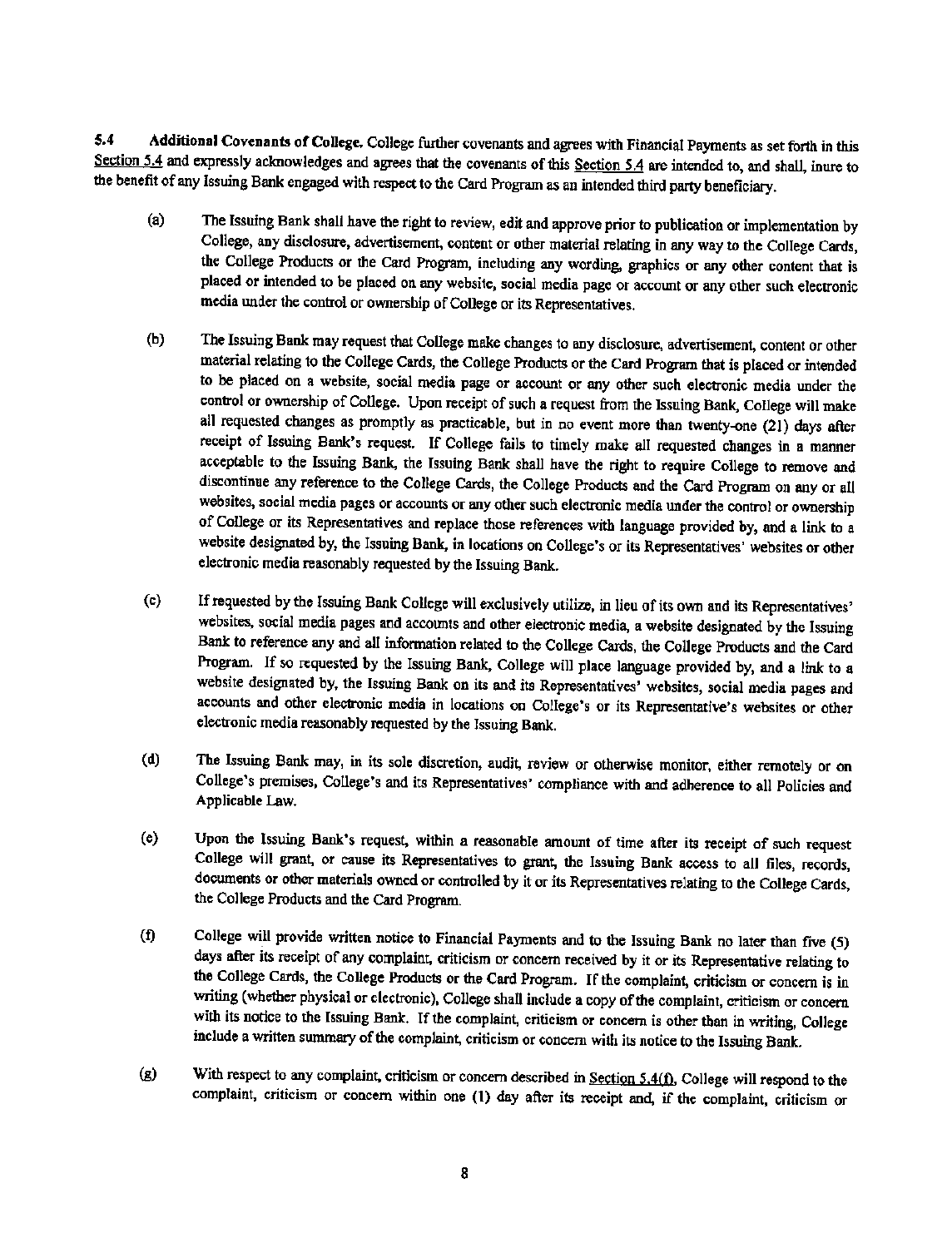concern was received after normal business hours, it will respond within one (1) day after the commencement of business on the next business day. College shall use *its* best efforts to fmally resolve any such complaint, criticism or concern within two (2) hours after receipt such request. Notwithstanding Section 5.4(f), if College is unable to finally resolve any complaint, criticism or concern within the timeframe required by this Section 5.4(g), it shall immediately notify Financial Payments and the Issuing Bank of the complaint, criticism or concern and shall cooperate with Financial Payments and Issuing Bank, as applicable, in its resolution.

- 5.5 Covenants ofFinanciaJ Payments. Financial Payments covenants and agrees with College as follows:
	- (a) Financial Payments will comply with all statutory provisions of or applicable to Title IV of the Higher Education Act (the "HEA"), all regulatory provisions prescribed under Title IV of the HEA, and all special arrangements, agreements, limitations, suspensions, and terminations entered into under the authority of statutes applicable to Title IV of the HEA, including the requirement to use any funds that Financial Payments administers under any Title IV, HEA program and any interest or other earnings there on solely for the purposes specified in and in accordance with this Agreement.
	- (b) Financial Payments will refer to the Department of Education's Office of Inspector General for investigation any information indicating there is reasonable cause to believe that the College might have engaged in fraud or other criminal misconduct in connection with the College's administration of any Title IV, HEA program or an applicant for Title IV, HEA program assistance might have engaged in fraud or other criminal misconduct in connection with his or her application.
	- (c) Financial Payments agrees to be jointly and severally liable with College to the Secretary for any violation Financial Payments of any statutory provision of or applicable to Title IV of the HEA, any regulatory provision prescribed under such statute, and any applicable special arrangement, agreement, or limitation entered into under the authority of the statutes applicable to Title IV of the HEA.

#### 6. CONFIDENTIALITY.

6.1 Confidential Information. The term "Confidential Information" shall mean this Agreement and any schedule, exhibit, attachment or amendment hereto; any information concerning the Card Program; any marketing plan for the Card Program and any marketing materials for the Card Program which are not publicly available; and all proprietary infonnation, data, trade secrets, business information and other information of any kind whatsoever wbich a party (the "Discloser") discloses, in writing or orally, to the other party (the "Recipient") or to which Recipient obtains access in connection with the negotiation or performance of this Agreement and which, by its nature, the Recipient knows or reasonably should know is confidential information of Discloser. NPI shall, in addition to the provisions of this Section 6, be subject to the additional requirements of Section 7. Subject to the exceptions in the following sentence of this Section 6, College's Confidential Information includes only the identity of Affiliated Persons, implementation guidelines, checklists and overviews for College's clients, pricing, incentives, service level requirements and client-specific terms of any agreement between College and a College client, the details of College's financial statements (including profit margins, cash flows. assets, debts and liabilities), College's historical aggregate payment volume, College's prospective payment volumes, reports and other data generated by comparing prospective client payment data against data accumulated by College. and other infonnation that is related solely to College's clients that College collects in the course of the performance of its services in connection with the Card Program, but not including any Card Data. The terms of this Agreement and the financial results of any Approved Program shall be deemed Confidential Information of both College and Financial Payments. Confidential Information shall not include information that: (a) is already known to Recipient at the time it obtains the information from Discloser; (b) is or becomes generally available to the public other than as a result of disclosure in breach of this Agreement or any other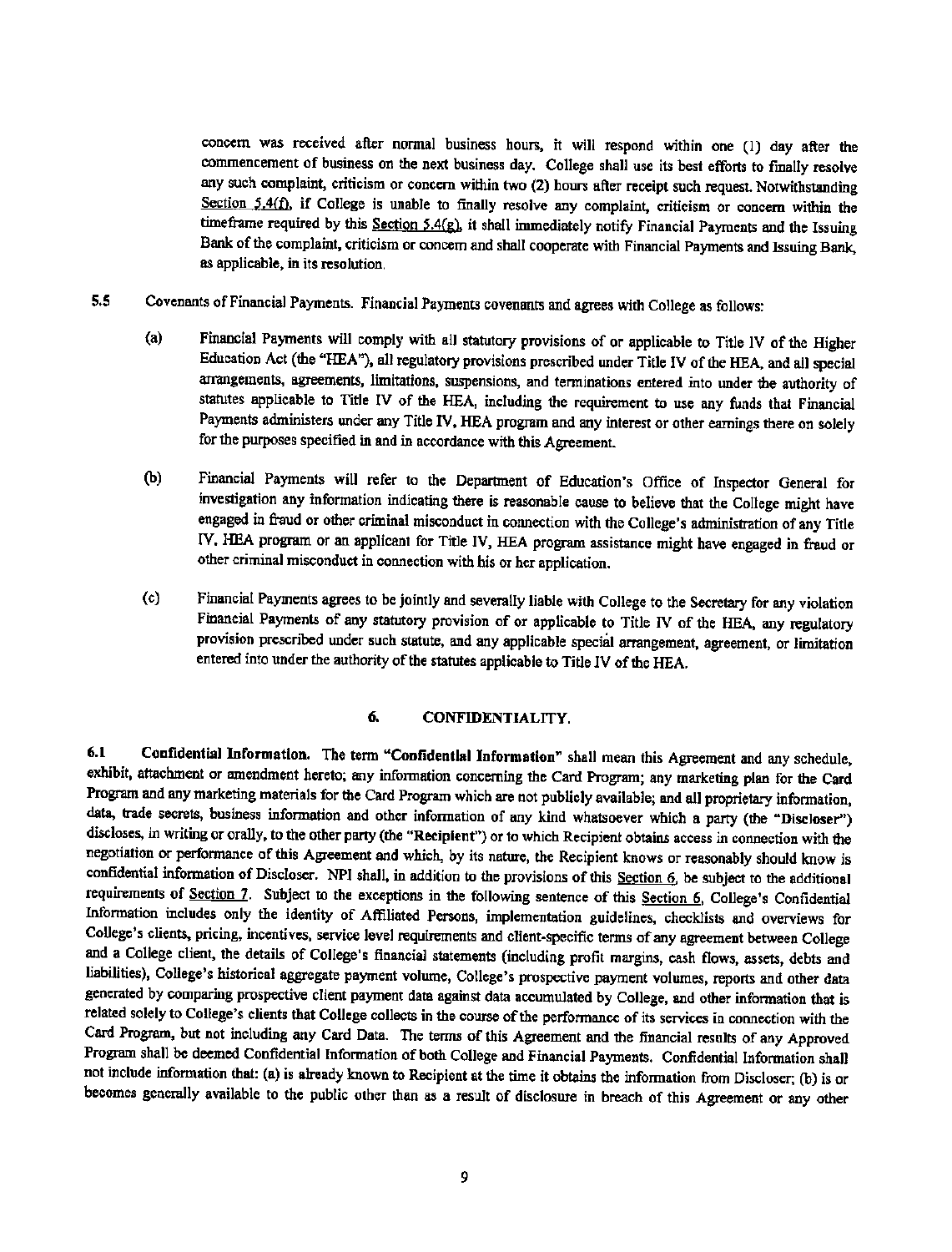confidentiality obligations; (c) is lawfully received on a non-confidential basis from a third Person authorized to disclose such information without restriction and without breach of this Agreement; (d) is contained in, or is capable of being discovered through examination of, publicly available records or materials; or (e) is developed by Recipient without the use of any proprietary, non-public infonnation provided by the Discloser. As between Financial Payments and College, any data or information acquired or obtained by Financial Payments in connection with the performance of its services under this Agreement or otherwise in connection with its participation in the Card Program, other than College's Confidential Information, is Financial Payments Confidential Information and is owned solely by Financial Payments.

#### 6.2 Use and Disclosure of Confidential Information.

- (a) Each Recipient shall hold and maintain in confidence the Confidential Information of the Discloser and shall use and disclose such Confidential Information only for the purpose of performing its obligations or exercising or enforcing its rights under this Agreement or as otherwise expressly permitted by this Agreement and for no other purpose. Each Recipient may disclose Confidential Information to the extent such Confidential Information is required to be disclosed by Applicable Law, including in the course of an examination by a Governmental Authority; provided, however, that (i) except in connection with disclosure in the ordinary course of an examination by a Governmental Authority, the party subject to such Applicable Law shall notify the Discloser of any such use or requirement prior to disclosure of any Confidential Information obtained from the Discloser in order to afford the Discloser an opportunity to seek a protective order to prevent or limit disclosure of the Confidential Information to third Persons; and (ii) the party subject to such Applicable Law shall disclose Confidential Information of the Discloser only to the extent required by such Applicable Law.
- (b) Each Recipient shall (i) limit access to the Discloser's Confidential Information to its Representatives who have a need to access such Confidential Infonnation in connection with this Agreement and the Card Program; and (ii) ensure that any Person with access to the Discloser's Confidential Information is bound to maintain the confidentiality of Confidential Information in accordance with the terms of this Agreement and all Applicable Law. If any security breach occurs that results in the disclosure, theft or other unauthorized access ofNPl as a result of an action or omission of College, its Affiliate or any third party to whom College has provided NPl, College agrees to pay all expenses associated with, and will reimburse Financial Payments for all expenses incurred by Financial Payments in connection with, the unauthorized access to cardholder Information or Cardholder Data Files.
- (c) Notwithstanding anything else contained herein, Financial Payments may disclose to any third party information regarding College and the Cardholder that Financial Payments believes is necessary to (i) complete or document Transactions initiated by a Cardholder; (ii) investigate possible unauthorized Tmnsactions; (iii) respond to Governmental Authority or Network inquiries or order; or (iv) comply with Applicable Law.

6.3 Remedies. Each Recipient agrees that any unauthorized use or disclosure of Confidential Information of the Discloser might cause immediate and irreparable harm to the Discloser for which money damages might not constitute an adequate remedy. In that event, the Recipient agrees that injunctive relief may be warranted in addition to any other remedies the Discloser may have. In addition, the Recipient shall promptly (but in no event more than twenty four (24) hours after discovery of same) advise the Discloser by telephone and in writing via facsimile of any actual or threatened security breach that may have compromised or threatened to compromise any Confidential Information, and of any unauthorized misappropriation, disclosure or use by any Person of the Confidential Information of the Discloser which may come to its attention and shall take all steps at its own expense reasonably requested by the Discloser to limit, stop or otherwise remedy such misappropriation, disclosure or use, including notification to and cooperation and compliance with any Governmental Authority.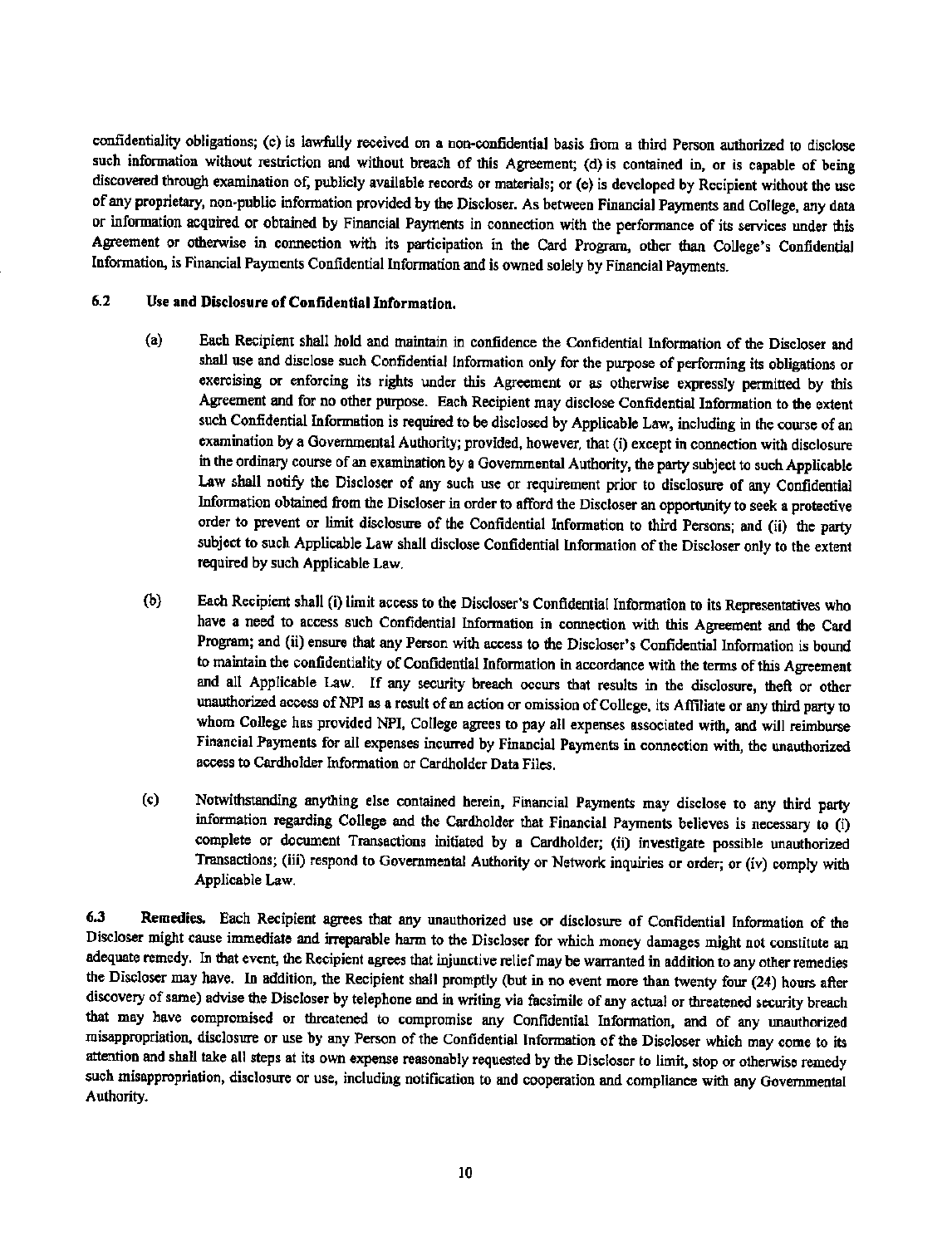6.4 Return of Confidential Information. Upon the termination or expiration of this Agreement, or at any time upon the reasonable request of a Discloser, except as otherwise required by Applicable Law or court order, the Recipient shall return (or destroy if so directed by the Discloser, in a manner that makes the infonnation unreadable or unrecoverable) all Confidential Information in the possession of the Recipient or in the possession of any Representative of the Recipient. Any Confidential Information maintained in an electronic format shall be returned to Discloser in an industry standard format or, at the option of the Discloser, deleted and removed from all computers, electronic databases and other media; provided, however, a party may retain electronic information to the extent the same may be contained within routine tape or other electronic archival or electronic backup systems, but such information remains subject to Recipient's established information retention policies and the terms of this Agreement, and such retained Confidential Information may only be used for regulatory purposes and shall oot be used for any other purpose. Compliance by the Recipient with this Section 6.4 shall be certified in writing by an appropriate officer of such Recipient within thirty (30) days of the end of the Term or the wind. down period, whichever is later, which certification shall include a statement that no copies of Confidential Information have been retained, except as permitted above. Recipient will continue to be bound by the provisions of this Agreement concerning Confidential Information of the Discloser to the extent the same is retained by a Recipient in accordance with this Section 6.4. Notwithstanding anything else provided herein, the confidentiality obligations of this Section 6 shall survive the termination or expiration of this Agreement.

6.5 Media Releases. All media releases, public announcements and public disclosures by College or its Representatives relating to the tenns of this Agreement or that includes any Protected Mark (as hereinafter defmed), the name of Financial Payments or any Financial Payments Affiliate or supplier, including promotional or marketing material, but not including any disclosure required by Applicable Law, shall be coordinated with and approved by Financial Paymeots in writing prior to the release thereof; provided, however, that prior approval will not be required for any disclosure that is required to be made by Applicable Law as long as prior notice of such disclosure *is* provided to the Financia! Payments, unless such notice is prohibited by Applicable Law.

#### 7. PRIVACY MATTERS.

7.1 BSA, anti-money laundering and OFAC Compliance; Governmental Authorities. Upon the request of Financial Payments, College shall provide all cooperation and assistance reasonably requested by Financial Payments in connection with Financial Payments' or an Issuing Bank's duties with respect to BSA, anti-money laundering and OFAC compliance. College shall obtain Financial Payments' written approval prior to engaging in any oral or written correspondence related to this Agreement or the transactions or services contemplated hereby with any Governmental Authority having jurisdiction over Financial Payments or an Issuing Bank. College shall remain at all times in good standing with (a) each Governmental Authority with jurisdiction over it, and (b) each Network or other payment system or network with which it may be registered from time to time as a marketing Representative, agent or service provider.

7.2 Limitation on Use of NPI. Notwithstanding any other provision of this Agreement, College shall only use, maintain and disclose NPI in compliance with Applicable Law and in accordance with the Policies. College will ensure that Persons to whom it transfers NPI will use, maintain or disclose such information only in accordance with Applicable Law and the Policies. College will be solely responsible for compliance with the provisions of this Section 7 with respect to any third party to whom NPI *is* transferred or made available by, on behalf of or for the benefit of College. College represents and warrants that it is not currently using or disclosing, and will not in the future use or disclose, NPI in a manner, or for a purpose, not pennitted under Applicable Law or, to the extent applicable, not in accordance with the Policies.

7.3 NPI Protections. College shall implement appropriate administrative, technical, and physical safeguards to (a) protect the security, confidentiality, and integrity of all *NPl,* including Cardholder names, addresses, and College Card and College Product numbers, in all cases in accordance with Applicable Law and the Policies; (b) ensure against any anticipated threats or hazards to the security or integrity of NPI; (c) protect against unauthorized access to or use of NPI or associated records which could result in substantial harm or inconvenience to any Cardholder; and (d) ensure of the proper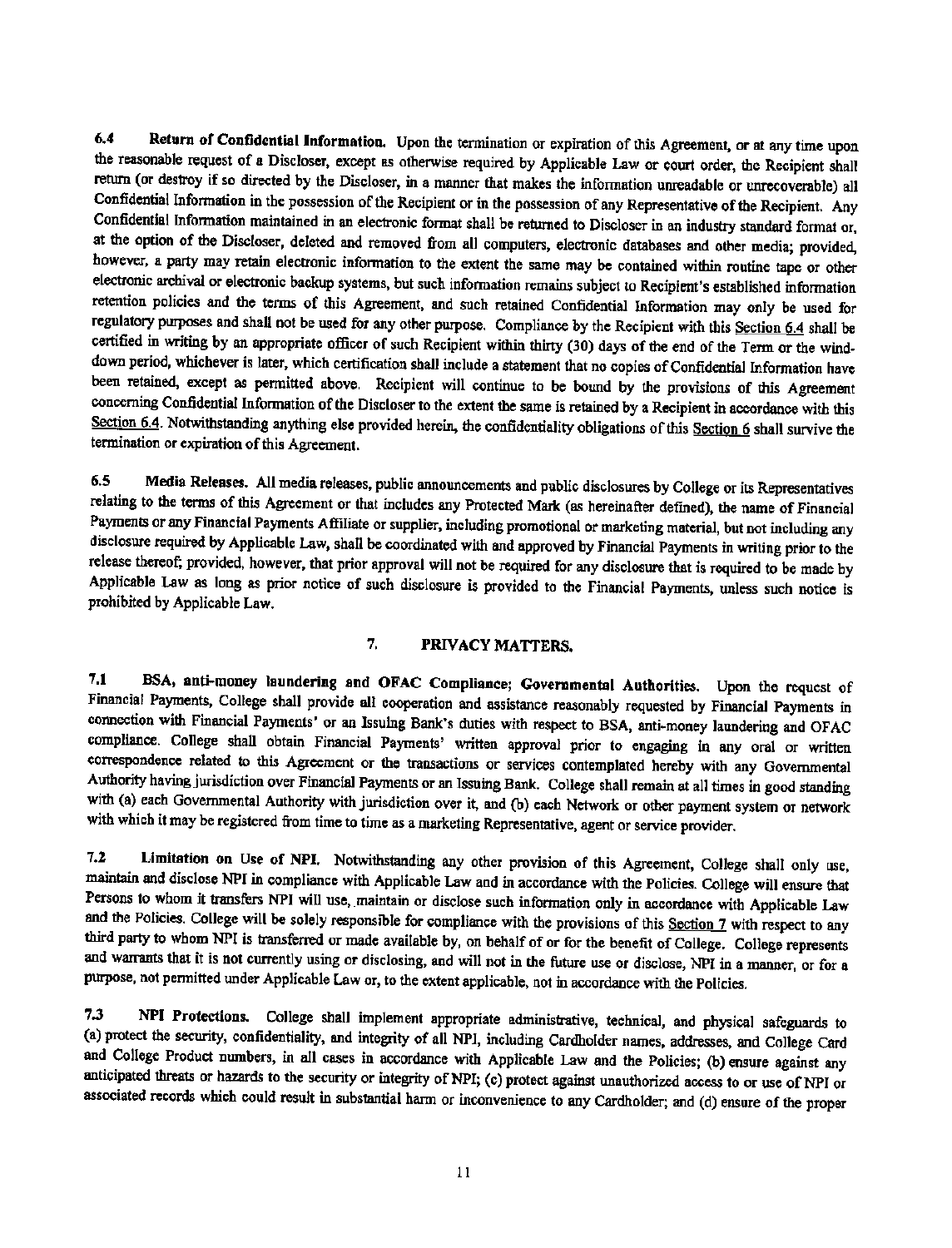disposal of NPI. College shall notify Financial Payments as soon as possible of any security breach involving, or unauthorized access to, NPI in its possession or control, including NFl in the possession or control of third parties to whom it has provided NPI. College agrees to pay all expenses associated with, and will reimburse Financial Payments for all expenses incurred by Financial Payments in connection with, the unauthorized access to NPl.

7.4 Third Party Use of NPI. College will ensure that any third party to whom NFl is transferred or made available by or on behalf of College signs a written contract with College in which such third party agrees: (a) to restrict its use of NPI to the use specified in the agreement between College and the third party (which use must be in connection with College's permitted uses of the infonnation); (b) to comply with Applicable Law and the Policies; and (c) to implement and maintain appropriate administrative, teclmical and physical safeguards to protect the security, confidentiality and integrity of all NPI provided to it Furthermore, such third party must agree in writing to notify College as soon as possible of any security breach involving. or unauthorized access to, NFL College will only transfer or make available to such third party such NPI as is reasonably necessary for the third party to carry out its contemplated task.

7.5 Limitations on Actions Required. It is the intention of the parties that they be able to use and share information as broadly as possible as pennitted by Applicable Law to foster their relationships with Affiliated Persons and Cardholders, while respecting and honoring their privacy rights. Accordingly, notwithstanding the other provisions of this Agreement, neither Financial Payments nor College (nor any of their respective Affiliates) shall, and none of them shall be obligated to, take any action that any of them (or their respective Affiliates) believes in good faith would violate, or is reasonably likely to cause any of them to violate, Applicable Law or any Policy. Neither Financial Payments nor College (nor any of their respective Affiliates) shall, and none of them shall be obligated to, take any action that causes Financial Payments or College (or any of their respective Affiliates) to become a "consumer reporting agency" as such tenn is defined in the federal Fair Credit Reporting Act or any similar entity under similar state law.

#### 8. OWNERSHIP OF INTELLECTUAL PROPERTY.

#### 8.1 Use of Protected Marks.

(a) Subject to and only in accordance with the provisions of this Agreement, Financial Payments hereby grants College during the Tenn a non-exclusive, non-transferable license to use those of Financial Payments' name, logos, service marks or trademarks specifically identified in Schedule 8.1(a) or otherwise designated by Financial Payments in writing (collectively, together with the name, logos, service marks, trademarks or other intellectual property of an Issuing Bank engaged with respect to the Card Program, the "Protected Marks") solely in the performance of its obligations hereunder with respect to the Card Program, as such use is approved from time-to-time by Financial Payments in writing; provided, however, that Financial Payments, in its sole discretion from time to time, may change the appearance and/or style of the Protected Marks, provided that College shall have a commercially reasonable time (not to exceed thirty (30) days) after Financial Payments' written approval of changed materials that include the new Protected Mark to modify any materials. College hereby acknowledges and agrees that: (i) the Protected Marks are owned solely and exclusively by Financial Payments, an Issuing Bank, or their respective Affiliates; (ii) except as set forth herein, College has no rights, tide or interest in or to the Protected Marks, and College agrees not to apply for registration of the Protected Marks (or any mark confusingly similar thereto) anywhere in the world; (iii) all use of the Protected Marks by College shall inure to the benefit of Financial Payments, an Issuing Bank, or their respective Affiliates, as applicable; (iv) College will not modify the Protected Marks or use them for any purpose other than as set forth herein; (v) College will not engage in any action that adversely affects the good name, good will, image or reputation of Financial Payments or any Issuing Bank engaged with respect to the Card Program or associated with the Protected Marks; (vi) College will at all times use the appropriate trade or service mark notice (Le., (TM), (8M) or (R), whichever is applicable) or such other notice as Financial Payments or an Issuing Bank may from time to time specify on any item or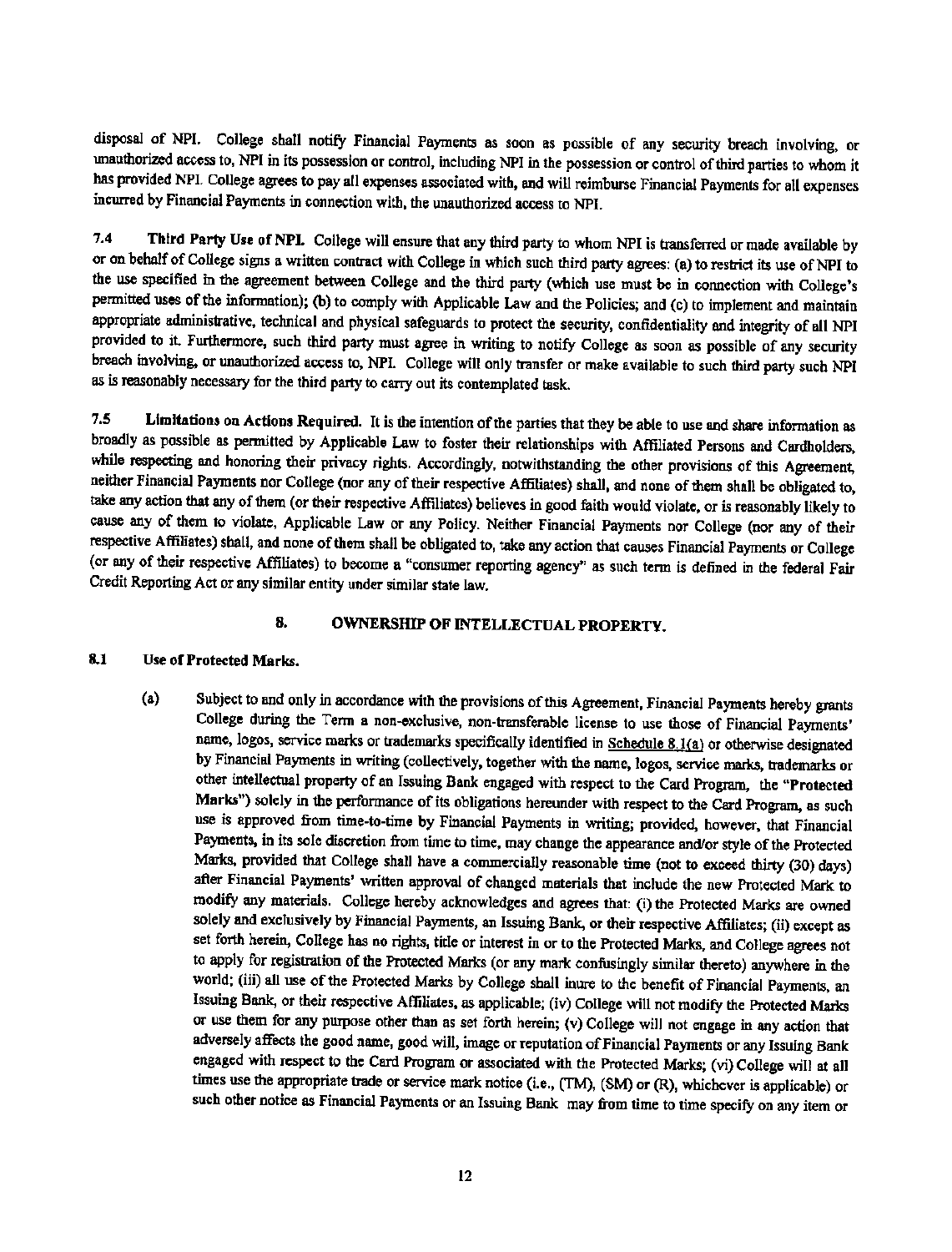material bearing the Protected Marks; and (vii) Financial Payments shall have the right to review and approve in advance the use of the Protected Marks in all materials to be disseminated electronically or otherwise by College, to the extent such materials refer to Financial Payments, an Issuing Bank, their respective Affiliates. or their respective products or services, or contain the Protected Marks, which approval may be withheld by Financial Payments in its sale discretion. In addition to College's indemnification obligations pursuant to Section 11. College will indemnify Financial Payments, Financial Payments' Affiliates and their respective Representatives for any Losses incurred by any of them because of its breach of this provision with respect to any Protected Mark, including Protected Marks that are owned, licensed or otherwise the property of an Issuing Bank, or their respective Affiliates.

(b) If College breaches the provisions of Section 8.1(a), Financial Payments may notify College of the breach and demand that the breach be cured within seven (7) business days. If the breach is not cured. Financial Payments may, in its sole discretion, suspend the license granted in Section 8.1(a) until such time as College has provided Financial Payments with adequate assurances, acceptable to Financial Payments in its sale discretion, that the cause of the breach will not be repeated.

8.2 Ownership of Intellectual Property. Nothing in this Agreement will affect either party's ownership in any intellectual property right existing prior to or developed outside of this Agreement. Notwithstanding the foregoing, any material, including records, documentation, reports, concepts, plans, creative works, business processes, data, trade names or trademarks, works of authorship or other creative works, written, oral or otherwise (collectively, "Work Product'), expressed, developed, conceived or acquired solely through either party's efforts, or any third Person acting on a party's behalf; in connection with this Agreement, will, as between College and Financial Payments, be owned by Financial Payments. College will have no license to use the Work Product except as expressly permitted pursuant to this Agreement

8.3 In addition to any other remedies provided for herein, the remedies set forth in Section 6 shall apply to any breach of this Section 8.

## 9. LIMITATION ON LIABILITY.

9.1 LIMITATION ON LIABILITY. NOTWITHSTANDING ANYTHING IN THIS AGREEMENT TO THE CONTRARY, IN NO EVENT WILL FINANCIAL PAYMENTS BE LIABLE WITH RESPECT TO ITS OBLIGATIONS UNDER THIS AGREEMENT FOR DIRECT, INDIRECT, CONSEQUENTIAL (INCLUDING LOST PROFITS), INCIDENTAL, ADDITIONAL, OR PUNITIVE DAMAGES. THE LIABILITY OF FINANCIAL PAYMENTS TO COLLEGE FOR ANY REASON AND UPON ANY CAUSE OF ACTION OR CLAIM IN CONTRACT, TORT OR OTHERWISE, WILL BE LIMITED TO THE AMOUNT PAID BY COLLEGE TO FINANCIAL PAYMENTS IN THE SIX MONTH PERIOD PRIOR TO THE ACCRUAL OF THE ACTION OR CLAIM FOR THE SPECIFIC SERVICE THAT IS THE SUBJECT OF THE ACTION OR CLAIM.

## 10. TERM AND TERMINATION,

10,1 Initial Term and Renewal. The initial term of this Agreement will begin on the Effective Date and will continue for a period of three (3) years (the "Initial Term") unless earlier terminated as provided below. This Agreement will automatically renew for an additional one (1)-year term (a "Renewal Term" and, all Renewal Terms collectively with the Initial Term, the "Term") at the end of the Initial Tenn and at the end of each successive Renewal Tenn unless tenninated by either party upon giving written notice to the other party at least ninety (90) days prior to the end of the then-current Term.

10.2 Termination of Agreement. The Term of this Agreement shall tenninate upon the earlier of the expiration of the Tenn or the termination of this Agreement in accordance with this Section 10.2.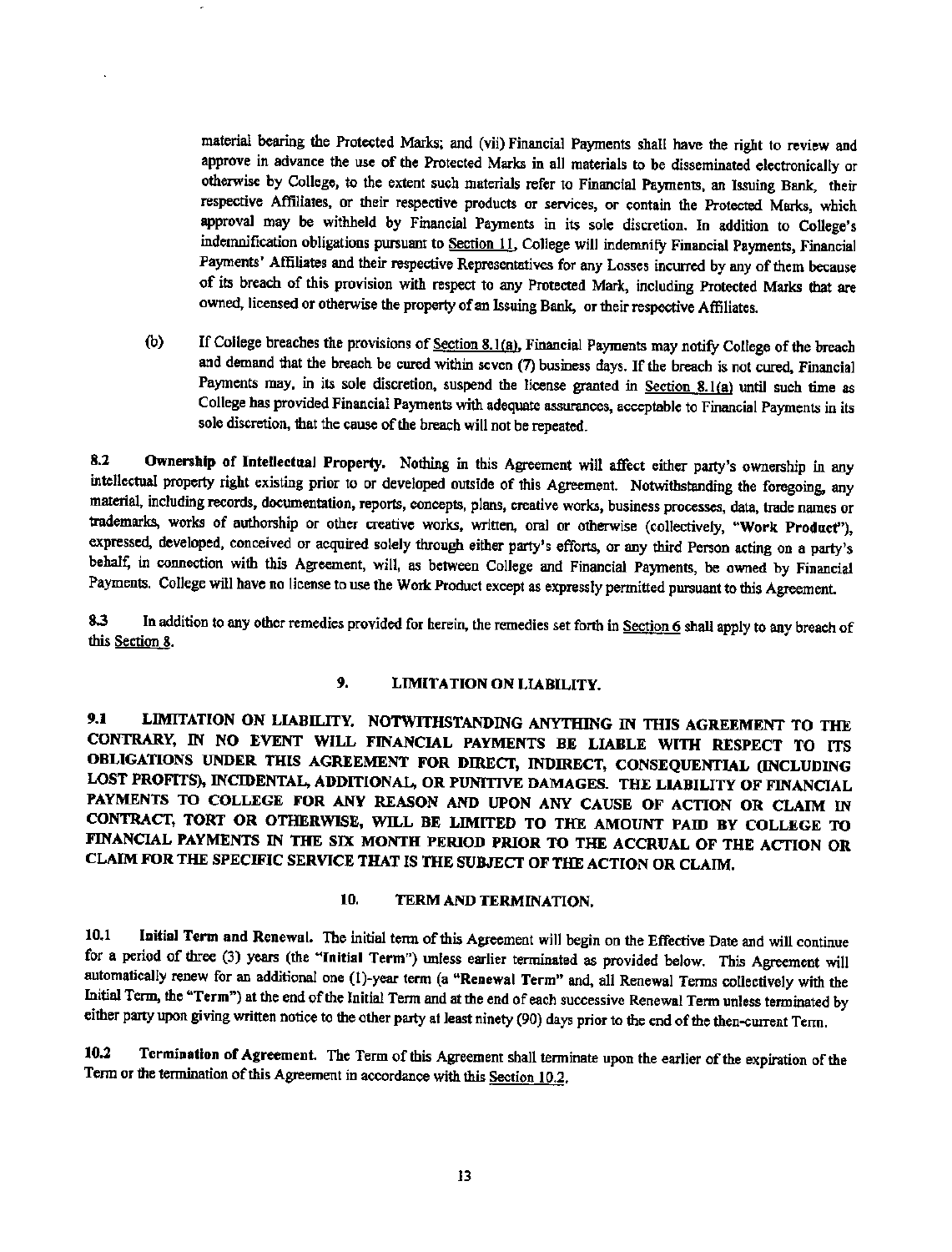- (a) Either party may terminate this Agreement immediately by providing written notice to the other party upon the occurrence of any of the following events:
	- (i) The other party is in breach of its obligations under this Agreement and fails to cure the breach within thirty (30) days after having been notified in writing of the breach; or
	- (ii) Bankruptcy proceedings are filed by or against the other party, or upon the occurrence of an act of insolvency of a party, resulting in the inability of the party to meet its debts as they mature.
- (b) College may terminate this Agreement immediately by providing written notice to Financial Payments due to 1) complaints College receives from students about Financial Payments, or 2) a detennination by College, in College's sole discretion, that the Fees assessed under the Cardholder Program are inconsistent with or higher than prevailing marketing rates.
- (c) Financial Payments may tenninate this Agreement immediately by providing written notice to College upon the occurrence of any of the following events:
	- (i) Any representation or warranty made by College was inaccurate or untrue when made or becomes inaccurate or untrue during the Term of this Agreement;
	- (ii) Financial Payments believes that College, any Cardholder or any third party has used, is using or could reasonably be expected to use the College Products for any fraudulent, illegal or unauthorized activity;
	- (iii) The College has violated, or Financial Payments believes that College has violated, is violating or could reasonably be expected to violate any MasterCard Standard, Network Rule or Applicable Law;
	- (iv) The Network tenninates its sponsorship ofreloadable stored-value cards, or substantially changes its regulations or rules governing reloadable stored-value cards in a way that could reasonably be expected to have an adverse impact on Financial Payments;
	- (v) Any action taken or failure to act by or affecting College or its Affiliate that, in Financial Payments' reasonable opinion may in any way adversely affect (A) the good name, goodwill, or reputation of Financial Payments or (B) College's performance of its obligations under this Agreement;
	- (vi) Financial Payments determines, in its sole discretion, that College cannot fulfill its indemnification obligations pursuant to Section **II** of this Agreement;
	- (vii) The issuance of any order, rule or regulation of any regulatory agency or administrative body, or the decision or order of any court of competent jurisdiction that is controlling or binding on Financial Payments, College or any Issuing Bank if the order, rule, or regulation (A) prohibits the College Cards or any other College Product provided pursuant to this Agreement, or the performance of Financial Payments, any Issuing Bank, College or any other party pursuant to this Agreement, or (B) restricts or materially adversely affects the use, ownership, operation or provision of the College Cards or any other College Product provided pursuant to this Agreement, or, in Financial Payments' opinion, makes the provision thereof unprofitable or undesirable, is unduly restrictive to the business of Financial Payments or would require burdensome capital contributions or expenditures;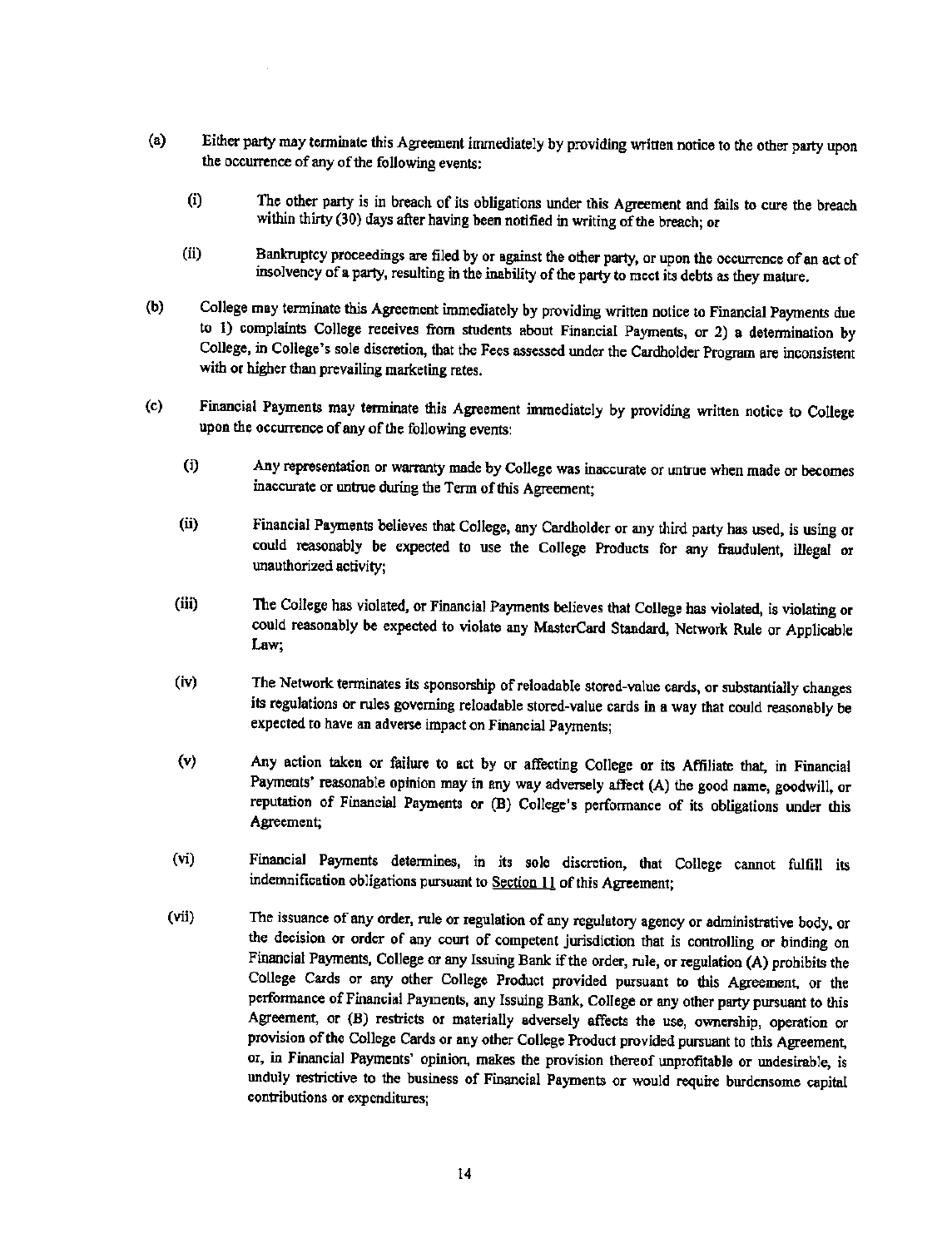- (viii) Any regulator with jurisdiction over Financial Payments or any Issuing Bank criticizes, questions or condemns in its entirety or in part this Agreement, or otherwise requires tennination of such agreement or agreements or the modification of such agreement or agreements when such modification has, or in Financial Payments' reasonable opinion may have, an adverse effect on Financial Payments;
- (ix) Any agreement between Financial Payments and an Issuing Bank is terminated for any reason, or an Issuing Bank fails to perfonn or suspends its performance under such an agreement or provides Financial Payments with notice of any of the foregoing, and Financial Payments is unable to secure a replacement Issuing Bank to perfonn such services on tenns acceptable to it within a reasonable time after such termination, failure, suspension or notice;
- (x) For any reason upon sixty (60) days' prior written notice to College.

10.3 Effect of Termination. In the event of termination of this Agreement, if Financial Payments ceases offering the services provided for under this Agreement, if Financial Payments goes out of business, or if Financial Payments files a petition for bankruptcy, Financial Payments shall retwn to College:

- (a) All records in Financial Payments' possession pertaining to College's participation in the program for which services under this Agreement are no longer provided; and
- (b) All funds, including Title IV, HEA program funds, received from or on behalf of the College or College's students, for the purposes of the program for which services are no longer provided.

#### 11. INDEMNIFICATION.

11.1 Indemnification by College. In addition to its other indemnification obligations provided for hereunder, College agrees to indemnify, defend and hold harmless Financial Payments, its Affiliates and its and its Affiliate's employees, officers, directors, partners, subcontractors, agents, successors and assigns (collectively, the "Financial Payments Indemnitees") from, against, for and in respect of any and all Losses asserted against, related to, imposed upon, or incurred by a Financial Payments Indemnitee by reason of, resulting from, based upon or arising out of:

- (a) The inaccuracy, untruth, incompleteness or breach of any representation or warranty of College contained in or made pursuant to this Agreement;
- (b) College's failure to comply with Applicable Law, any Policy or the MasterCard Standards;
- (c) Any incorrect or inaccurate information delivered to Financial Payments by or on behalf of College, including Cardholder Data Files and Cardholder Information;
- (d) College's failure to perform or observe any of its covenants or agreements contained in this Agreement;
- (e) College's fraud, negligence or willful misconduct;
- (f) Any subpoena issued by any Governmental Authority for information relating to College;
- (g) The loss or theft of any College Product or funds relating to any College Product while the College Product or funds are in the constructive possession of College; or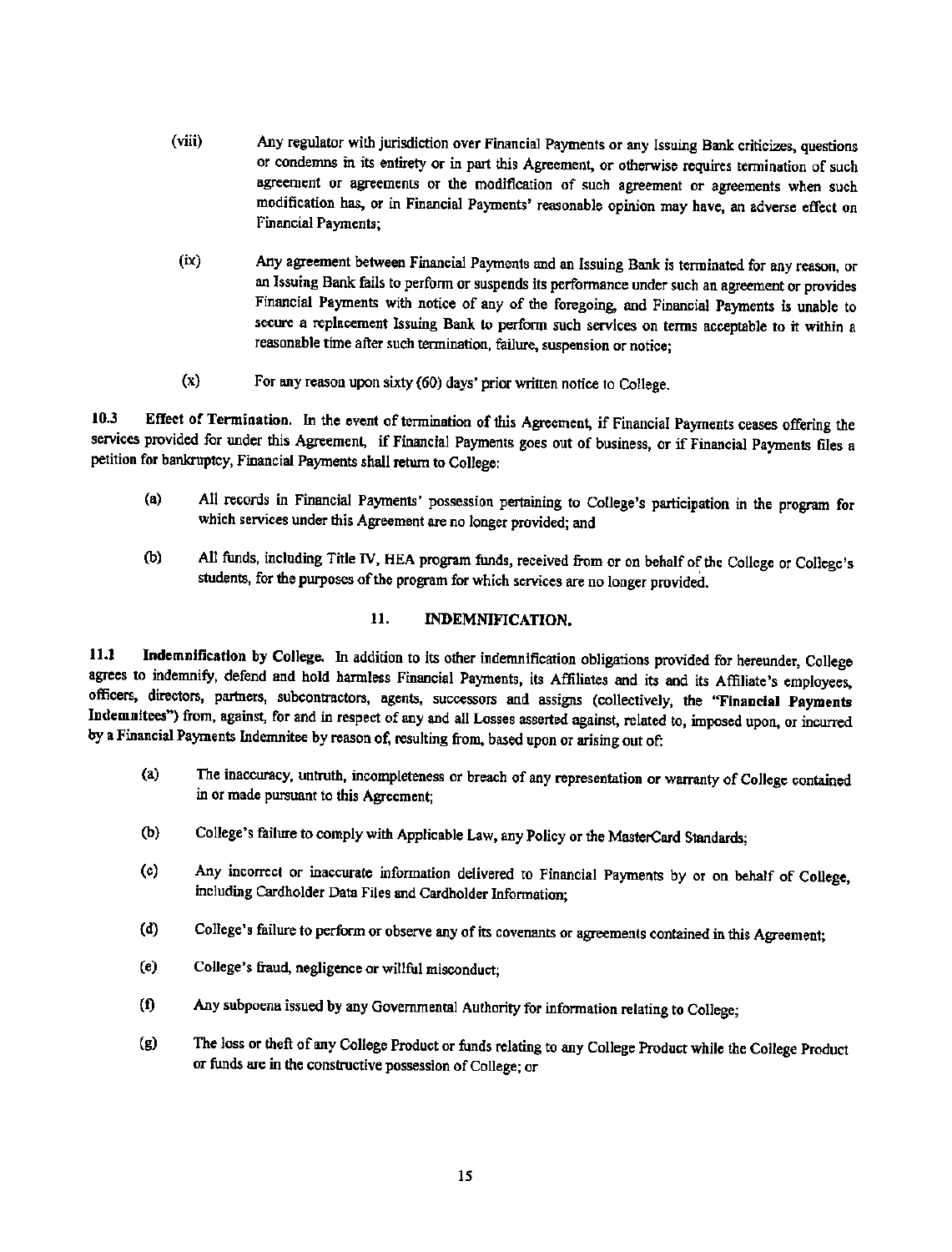(h) The activities, acts or omissions of any third party to whom NPI is transferred or made available as described herein,

11.2 Indemnification by Financial Payments. Financial Payments agrees to indemnify, defend and hold harmless College, its Affiliates and its and its Affiliates' employees, officers, directors, partners, subcontractors, agents, successors and assigns (collectively, the "College Indemnltees") from, against, for and in respect of any and all Losses asserted against, related to, imposed upon, or incurred by a College Indemnitee by reason of, resulting from, based upon or arising out of:

- (a) The inaccuracy, untruth, incompleteness or breach of any representation or warranty of Financial Payments contained in or made pursuant to this Agreement;
- (b) Financial Payments' failure to comply with Applicable Law, any Policy or the MasterCard Standards;
- (c) Any incorrect or inaccurate infonnation delivered to College by or on behalf of Financial Payments;
- (d) Financial Payments' failure to perfonn or observe any of its covenants or agreements contained in this Agreement;
- (e) Financial Payments' fraud. negligence or willful misconduct;
- (f) Any subpoena issued by any Governmental Authority for infonnation relating to Financial Payments;
- (g) The loss or theft of any College Product or funds relating to any College Product while the College Product or funds are in the constructive possession of Financial Payments; or
- (h) The activities, acts or omissions of any third party to whom *NPI* is transferred or made available as described herein.

#### 12. MISCELLANEOUS.

12.1 information. Insofar as the performance of Financial Payments of this Agreement requires data, documents, information. instructions, materials or services of any nature to be furnished in whole or in part by College, College agrees to promptly, accurately, and completely to furnish all such data, documents, information, instructions or materials and to perform such services within such time or times and in such fonn or manner in accordance with applicable Network requirements *OT* as is otherwise necessary to enable Financial Payments and to perform in a timely manner. Financial Payments shall be entitled to rely upon information and instructions provided by College without verification or review.

12.2 Set-off. College hereby grants and authorizes Financial Payments and Issuing Bank to exercise a right of set-off against funds payable to College pursuant to this Agreement and other funds, including any depository accounts established pursuant to this Agreement

12.3 Notices Received by the College. The College will deliver to Financial Payments immediately upon receipt copies of any notices or correspondence from any Network, any Governmental Authority or any third party relating to the College Cards or any other College Product or College's perfonnance of its obligations under this Agreement.

12.4 Entire Agreement. This Agreement, together with the attached Schedules, constitutes the entire agreement between the parties regarding the subject matter of this Agreement and supersedes all existing agreements and all other commwrications between the parties with respect thereto, whether oral or written.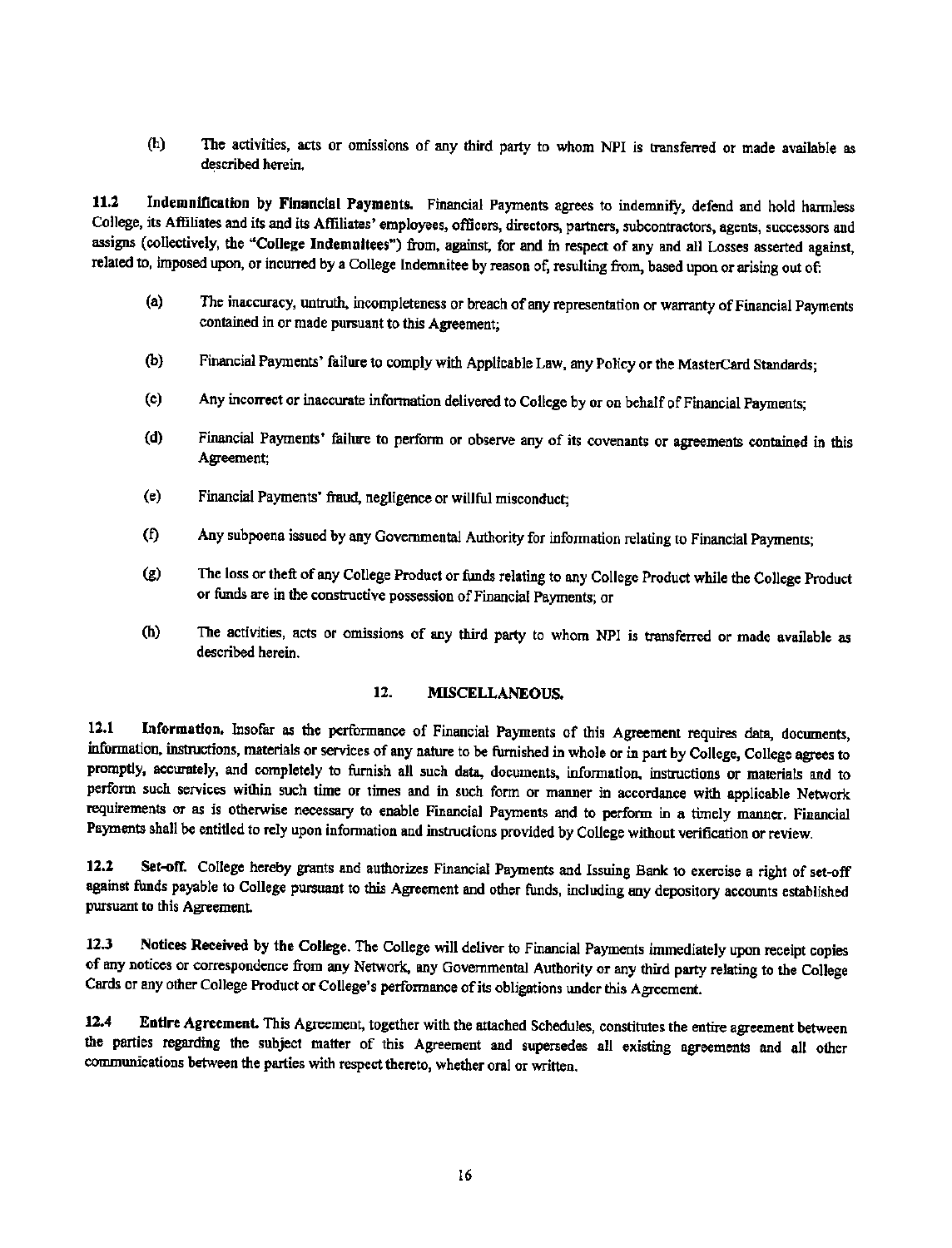12.5 Modification. Financial Payments may modify this Agreement as necessary to meet any requirements or rules of any Network or Issuing Bank; provided, however, that no such modification will affect the obligations of the parties arising prior to the modification. Financial Payments will provide all modifications of this Agreement in writing to the College. The College may not modify this Agreement without the prior written consent of Financial Payments.

12.6 Assignment The College may not assign this Agreement or its rights or obligations thereunder without the prior written consent of Financial Payments. Financial Payments may assign this Agreement or its rights and obligations thereunder without prior notice to College and in its sole and absolute discretion.

12.7 Binding Effect. Except as otherwise provided in this Section 12.7, this Agreement and the rights and obligations created hereunder will be binding upon and inure solely to the benefit of the parties hereto and their respective successors and assigns; and no other person will acquire or have any right under or by virtue of this Agreement. Except as otherwise provided in this Section 12.7, nothing in this Agreement, expressed or implied, is intended or will be construed to confer upon or give any rights or remedies as a third party beneficiary. or otherwise, under or by reason of this Agreement to any person, company, or other entity. Any Issuing Bank engaged with respect to the Card Program shall be an intended third party beneficiary of this Agreement.

12.8 Survival of Terms. Provisions of this Agreement that are intended to survive termination or expiration hereof to give effect to their intent or purpose shall survive the termination or expiration hereof.

12.9 Severability. If any provision of this Agreement is held to be invalid or unenforceable, the validity, legality, or enforceability of the remainder of the Agreement will not be affected.

12.10 Force Majeure. Financial Payments will not be in default under the terms of this Agreement or liable for any loss or damage of any kind resulting from any delay or failure to perfonn its responsibilities under this Agreement due to the occurrence of a Force Majeure Event.

12.11 No Waiver. The failure of any party to this Agreement to enforce at any time any provision of this Agreement orto exercise any right provided in it will not in any way be construed to be a waiver of the provision or right and will not in any way affect the validity of this Agreement or limit, prevent, or impair the right of such party to subsequently enforce the provision or exercise the right. Any waiver must be in an instrument in writing signed by the authorized officer of the respective party. No waiver of any provision or of the same provision on any occasion will operate as a waiver on another occasion.

12.12 No Partnership. No party to this Agreement will be deemed the agent. partner or co-venturer of another party by reason of this Agreement or by the use of the Services by the College.

12.13 Notices. Except as otherwise expressly provided in this Agreement in any particular case, all notices, approvals, consents, requests, or other communications under this Agreement must be in writing and will, if addressed as provided in the following sentence, be deemed to have been given when (a) delivered by hand; or (b) mailed by first class registered or certified mail, return receipt requested, postage prepaid; or (c) sent by private overnight courier service; or (d) sent by telecopy, if immediately after a transmission. the sender's facsimile machine records in writing the correct answer back, and the transmission is promptly followed by hand, mail, or overnight courier service. Unless otherwise so notified by the respective party, all notices, approvals, consents, requests and other communications will be addressed to Financial Payments and College at their respective addresses set forth below:

If to Financial Payments: Financial Payments, LP

2201 Civic Circle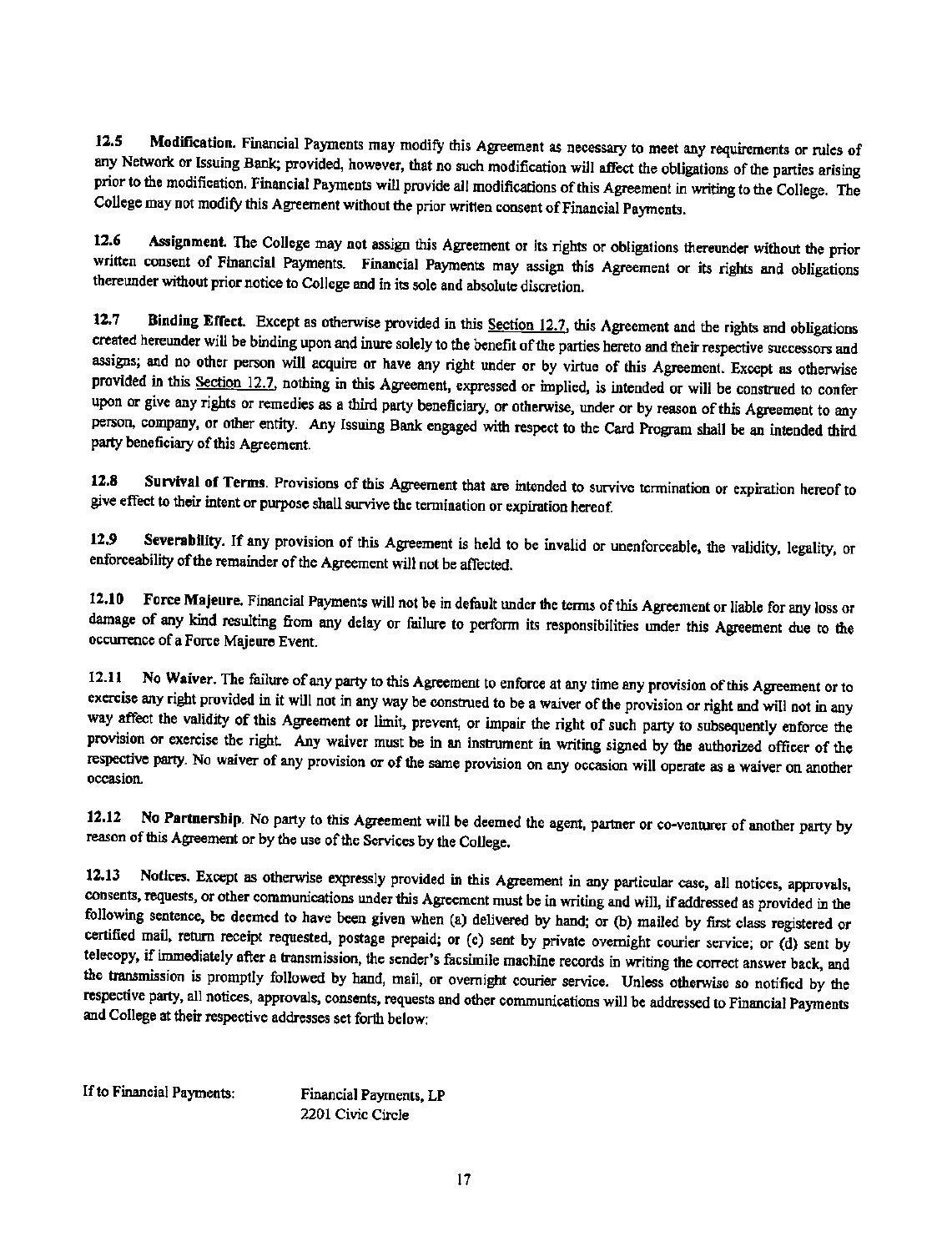Amarillo, TX 79109 Facsimile No.: (806) 358-4196 Telephone No.: (806) 337-1302

If to College:

New England Law | Boston 154 Stuart Street Boston, MA 02116 Telephone No: 617451-0010

12.14 Governing Law; Venue. This Agreement will be governed by the laws of the State of Texas. Each of the parties irrevocably submit to the exclusive jurisdiction of any state or federal court located in Potter County, Texas with regards to any dispute arising from or in any way relating to this Agreement or the rights or obligations of the parties thereunder. This includes any action or proceeding to compel arbitration or to enforce an arbitration award. Each of the parties hereto (a) acknowledges that the forum stated in this Section 12.14 has a reasonable relation to this Agreement and to the relationship between the parties and that the submission to the forum will apply even if the forum chooses to apply non.forum law; (b) waives, to the extent permitted by law, any objection to personal jurisdiction or to the laying of venue of any action or proceeding covered by this Section 12.14 in the forum stated herein; (c) agrees not to commence any such action or proceeding in any forum other than the forum stated in this Section 12.14; and (d) agrees that, to the extent permitted by law, a final and oon-appealable judgment in any such action or proceeding in any such court will be conclusive and binding on the parties hereto.

[Signature page follows.]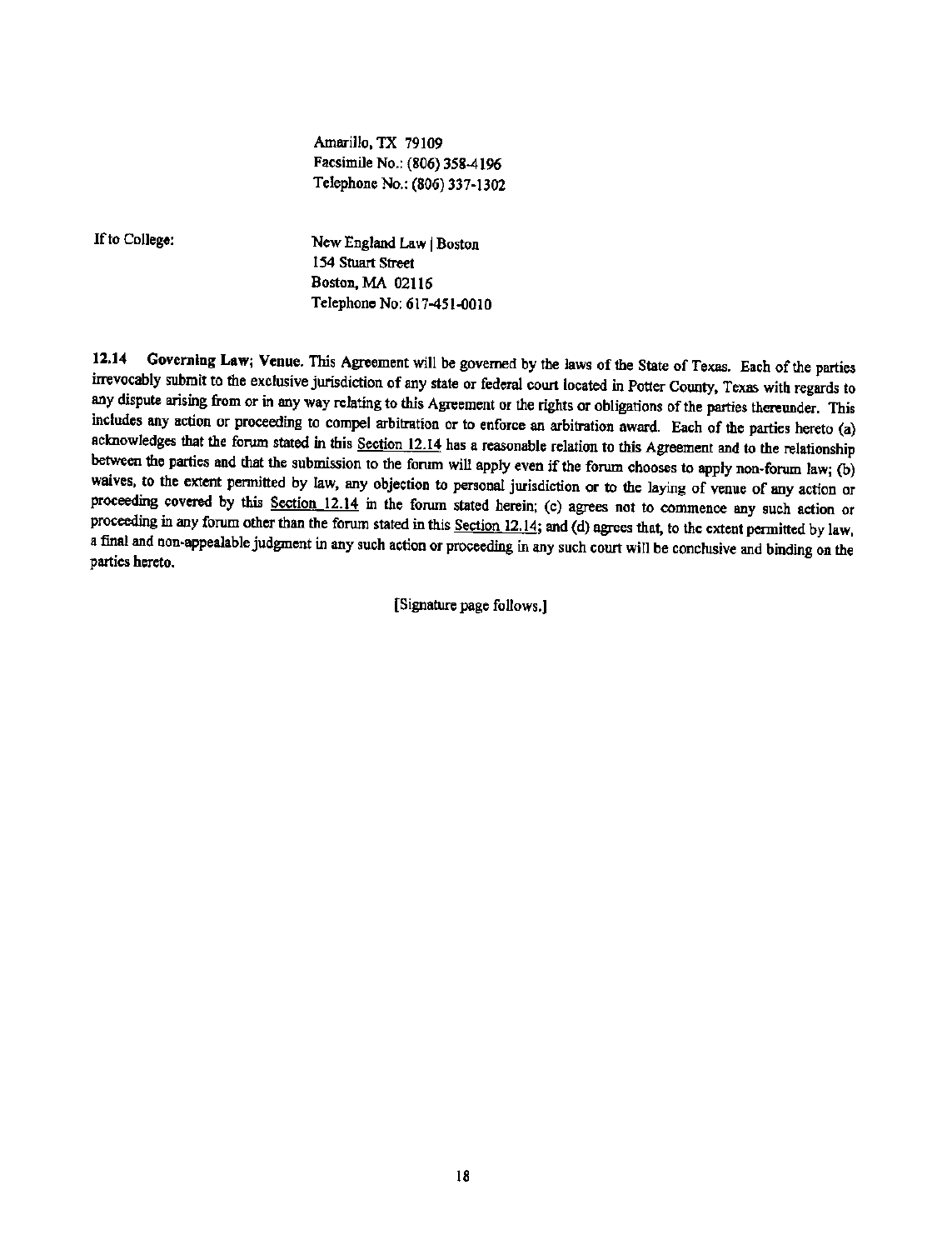IN WITNESS WHEREOF, this Agreement is executed as of the date first set forth above.

COLLEGE: New England Law | Boston

By Cumble Printed Name: Mna Title: Crit Financ سمعة أتججج 'n V

FlNANCIALPAYMENTS:  $By:$ Printed Name: ς c  $EvF$ Title: Bve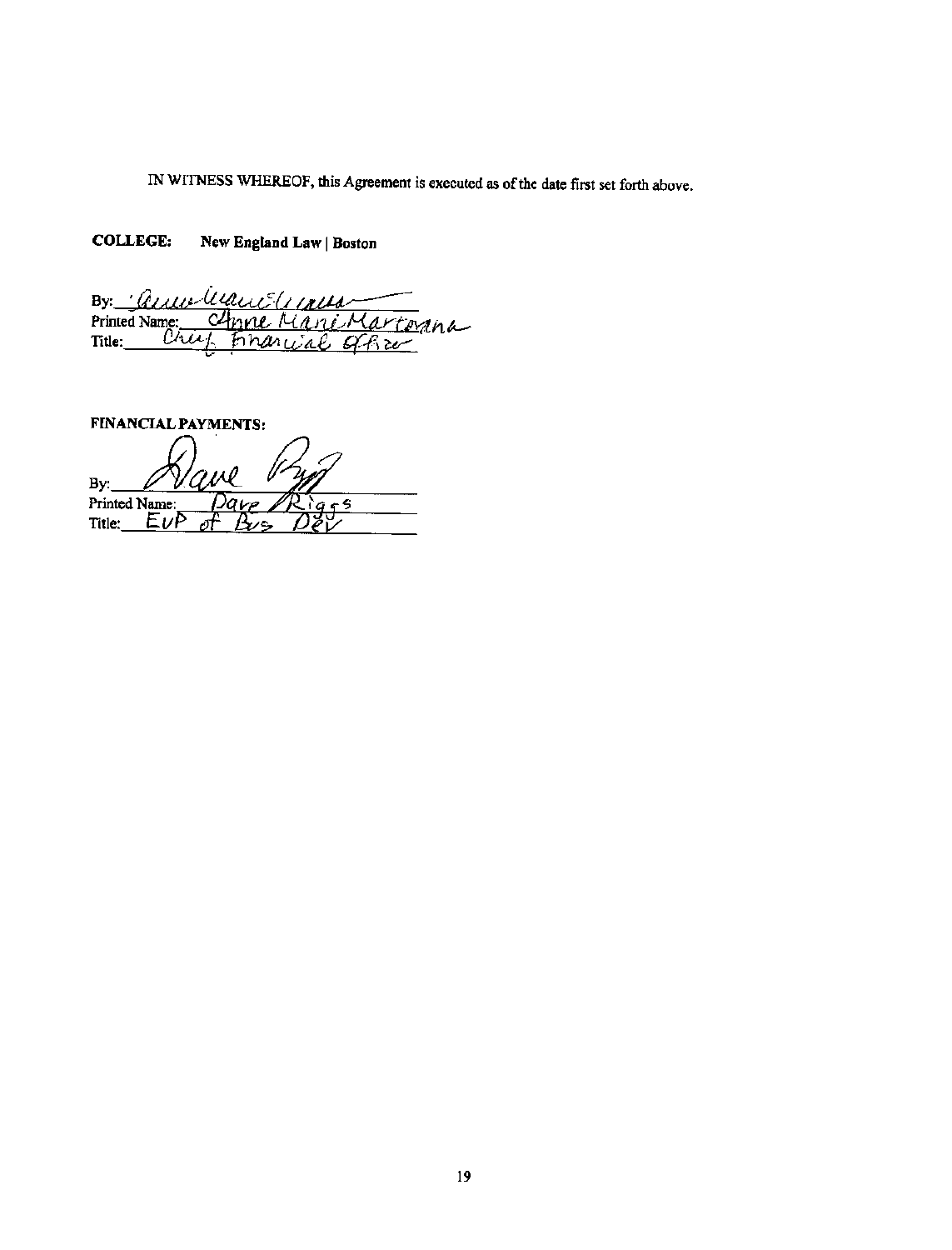# **EXHIBIT A COLLEGE PRODUCTS**

# Student Refund Account Choice

Solicit Student Choice with integrated Pop-Up Window Securely Maintain Student Choice in Database

Produce DOE Required Reports and Compliance items

# Issue Mailed Debit Cards

# Direct Deposit Services

ACH transfer of college payments to Student Choice Account Premier Pay 2 Web Based Payment System Paper Check transfer of college payments to Student Payees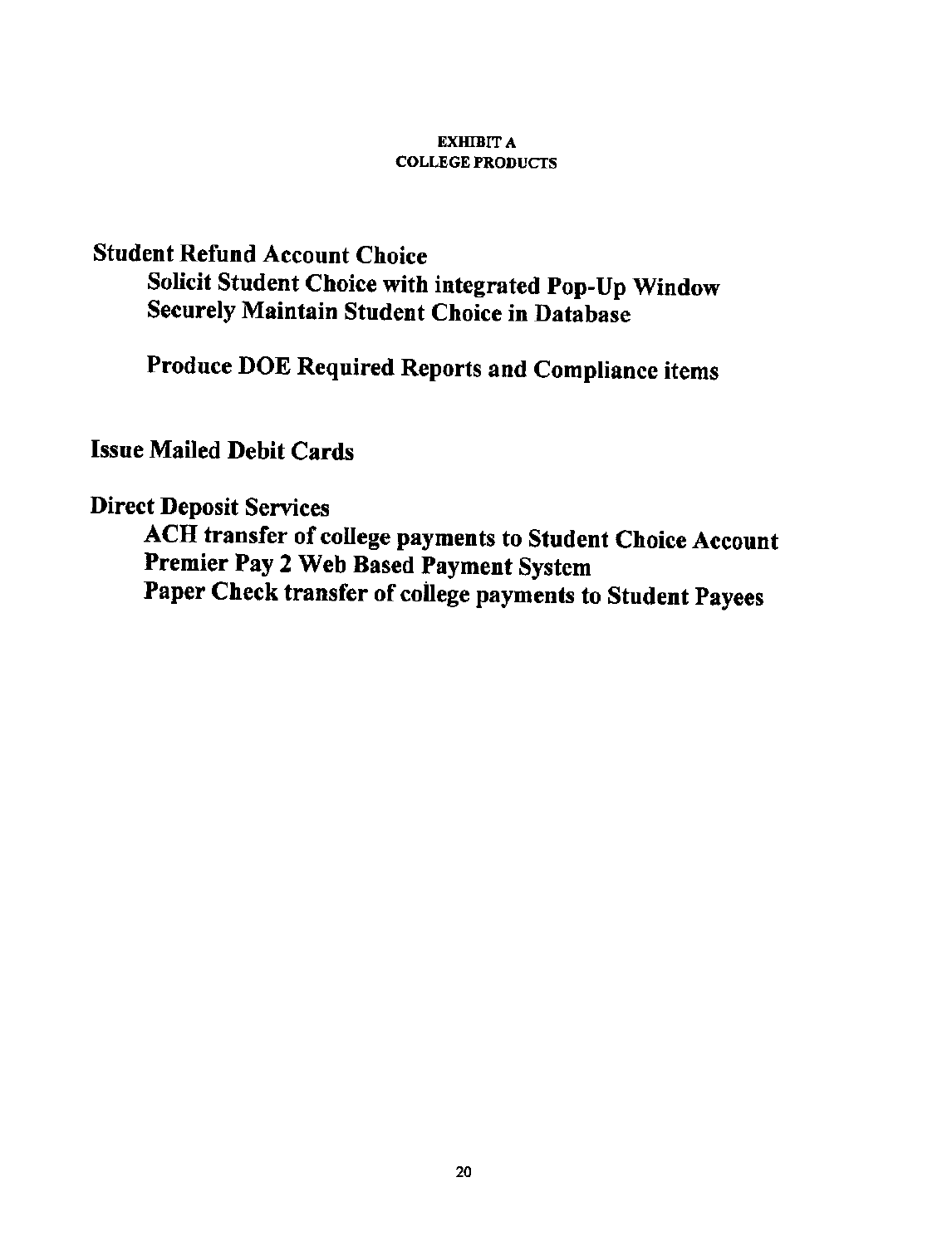# EXHIBIT B CARDHOLDER ACKNOWLEDGEMENT ( If Applicable)

# College Green Checking Account Agreement and Funds Disbursement Authorization

\_\_\_\_\_ COmmunlty COllege

City. State, ZIP

Account Number:

Name; Haskell. Nathan SSN/ Student 10: Driver's license Number:

Terminal: Date / Time: 6/20/2012 2:59:10 PM

Address: 1111 Ridgecrest Cir, Amarillo, TX 79109 Date of Birth; \*\* /\*\* /\*\*\*\*

# PLEASE NOTE THAT YOU ARE NOT REQUIRED TO OPEN A COLLEGE GREEN CHECKING ACCOUNT WITH HERRING BANK IN ORDER TO RECEIVE AND ACCESSANY STUDENT DISBURSEMENTS OR REFUNDS FROM YOUR SCHOOL.

#### Application Information

By submitting this application, you represent that everything you have stated in this application is correct to the best of your knowledge. You understand that this application is subject to approval. You authorize Herring Bank to make any inquiries that the Bank considers appropriate to determine If the Bank should open your account.

We take our responsibility to protect your personal Information very serIously. The Information you provide on this application allows us to verify your Identity and ensure your personal information remains secure. To submit your application, you must agree to review the terms and conditions of the account disclosure documents and enroll in online banking.

#### Revlewthe Terms and COnditions

You acknowledge and agree that this account is governed by the terms and conditions set forth in the following documents, as amended from time to time: the College Green Checking Account Agreement and Disclosures (along with the Personal Schedule of Fees), and the Herring Bank Privacy Policy for Consumers. You can receive a copy of these documents in a paperless form online at http://www. <http://WWW..com/or> by contactIng Herring Bank. If you selected *the* financial account associated with your student 10 Debit card you will also receive an email at the end of the business day that contains the terms and conditions of your account.

#### Olrect Deposit

I hereby authorize \_\_\_\_\_\_\_\_\_\_\_\_Community College to distribute my funds Into my College Green Checking Account. If I previously designated a non-Herring Bank account, that designation remains in effect. This authorization will remain in effect until I have canceled it In wrIting or performed a new direct deposit designation. If funds to which I am not entitled are deposlted to my account, I authorize \_\_\_\_ CommunIty College, or Its agent(s) to direct the bank to retum such funds. If funds to which I am not entitled are deposited to my account, and my account Is closed or has insufficient funds available, I will repay the overpayments to Herring Bank via a personal check.

I certify that everything I have stated on this form Is correct. HerrIng Bank may keep this form whether or not my account is current, open, or valid. I understand that I must update my personal and credit Information at the Bank's request If my conditions change.

cardholder Signature: \_

Parent Signature: \_\_\_\_\_\_\_\_\_\_\_\_\_\_\_\_\_

Date: 6/20/2018

Date: 6/20/2018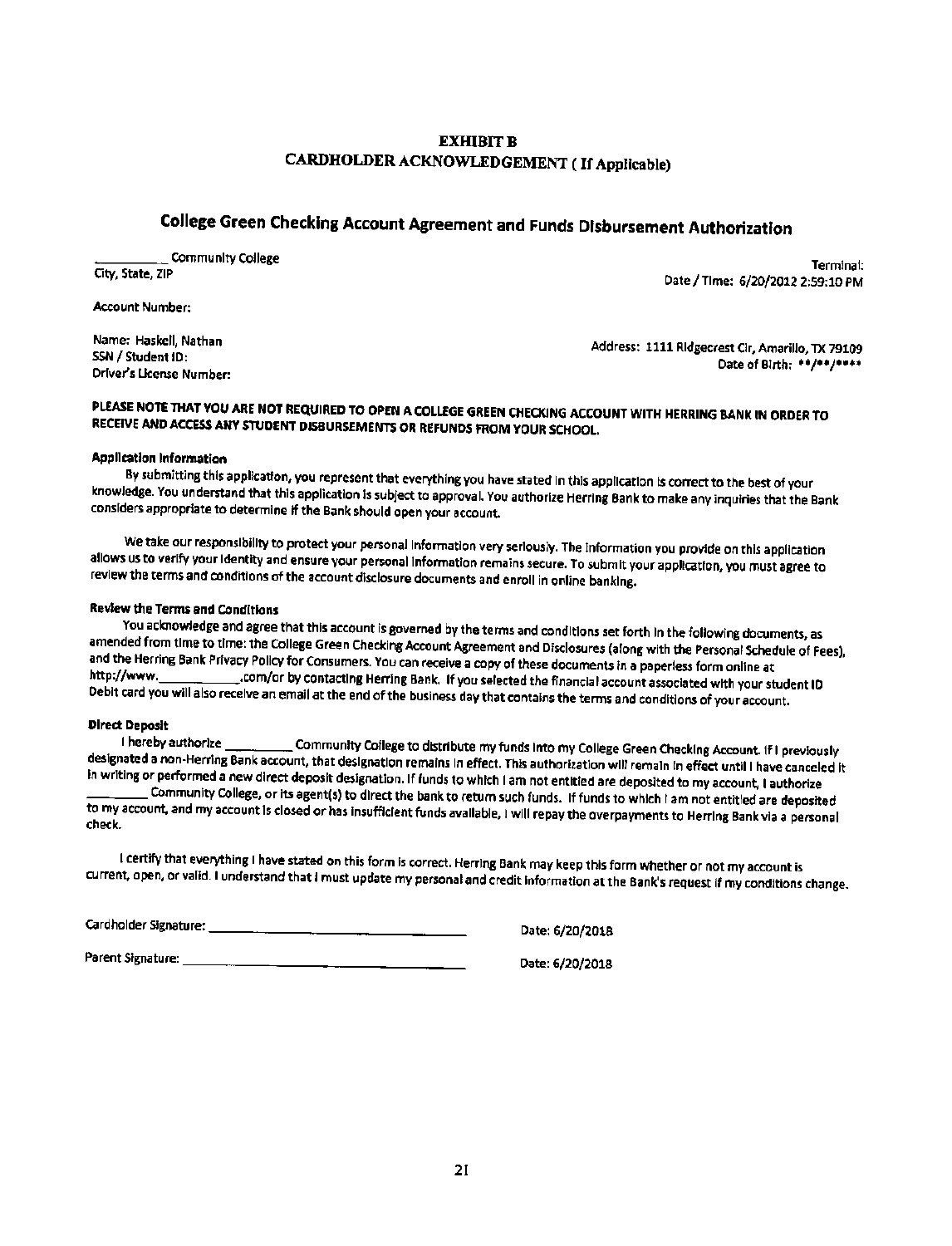# EXHIBIT<sub>C</sub> STATION SOFTWARE (If Applicable)

ID Card issuing software that produces both Financial ID Debit Cards and NON-Financial Wallet and Badge Cards.

This Includes tbe Interface software that incorporates data from the college ERP Student Record System.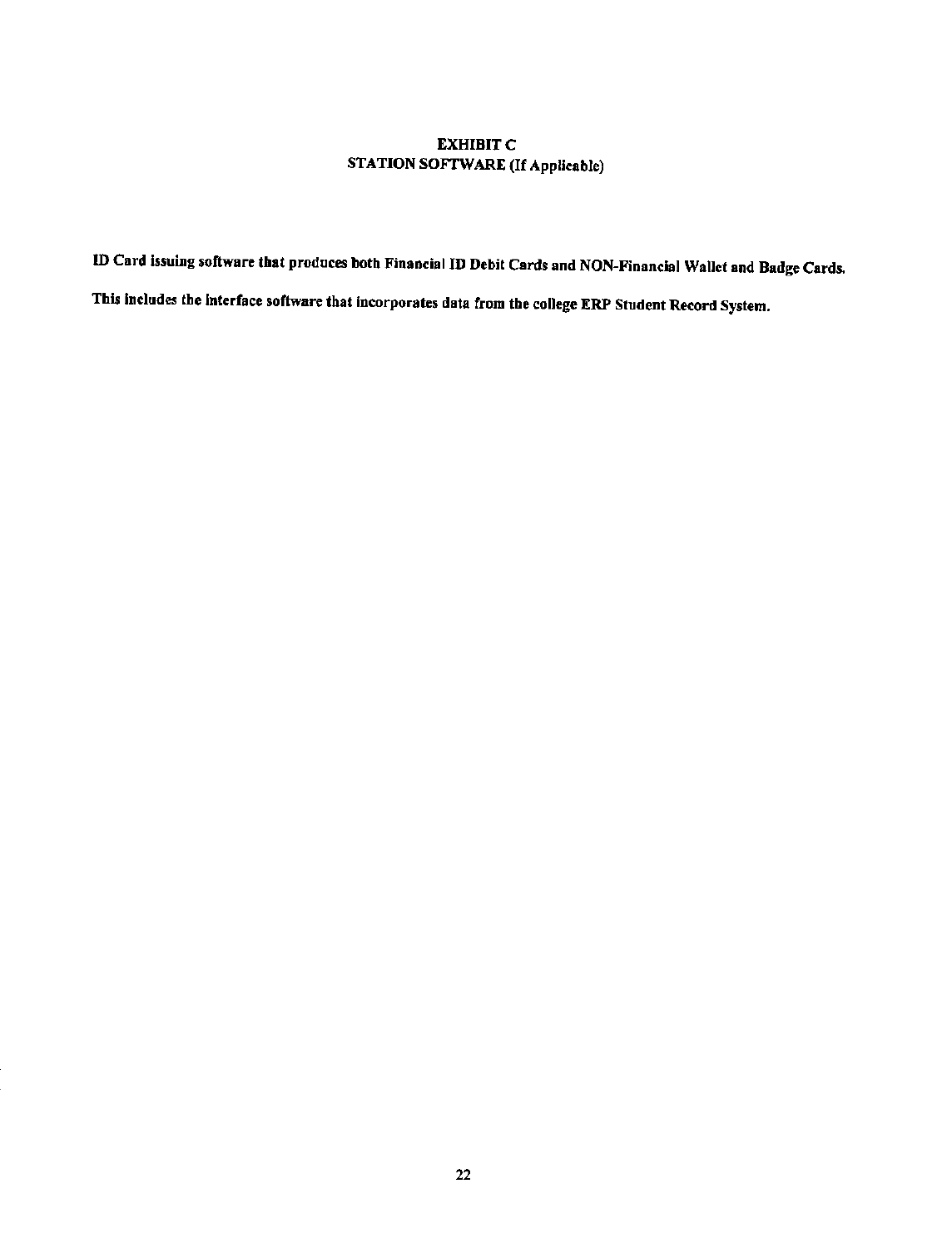## SCHEDULE 4.3 FEES

| Student Refund Account Choice   |                    |
|---------------------------------|--------------------|
| Implementation Fee              | \$1,000.00         |
| Annual Software Fee             | \$0.00             |
| <b>Student Choice Completed</b> | \$1.00 / Choice    |
| DOE Compliance and Reports      | Included           |
| Cards                           |                    |
| MasterCard Mailed Debit Card    | \$3.00/Card Issued |
| Direct Deposit Service          |                    |
| Data File fee                   | \$7.50/file        |
| Credit or debit entry           | \$0.50/account     |
| Manual ACH for returned ACH's   | \$5.00             |
| Paper Check Production by FP    | \$7.00             |
| Premier Pay 2 Payment System    | Included           |
| Annual Software Support Fee     | Waived             |
|                                 |                    |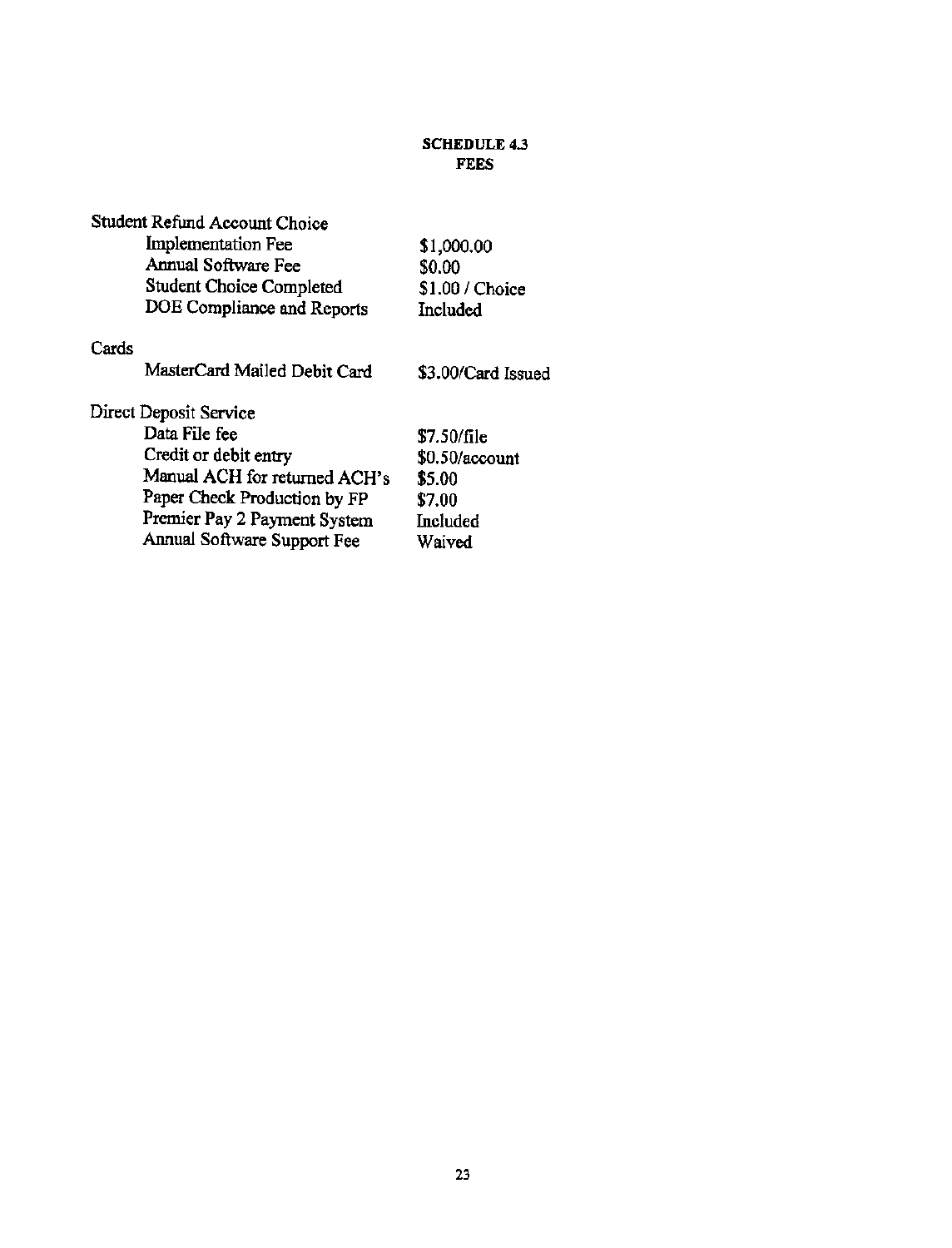#### SCHEDULE 8.1(0) **PROTECTED MARKS**



# **Member FDIC**